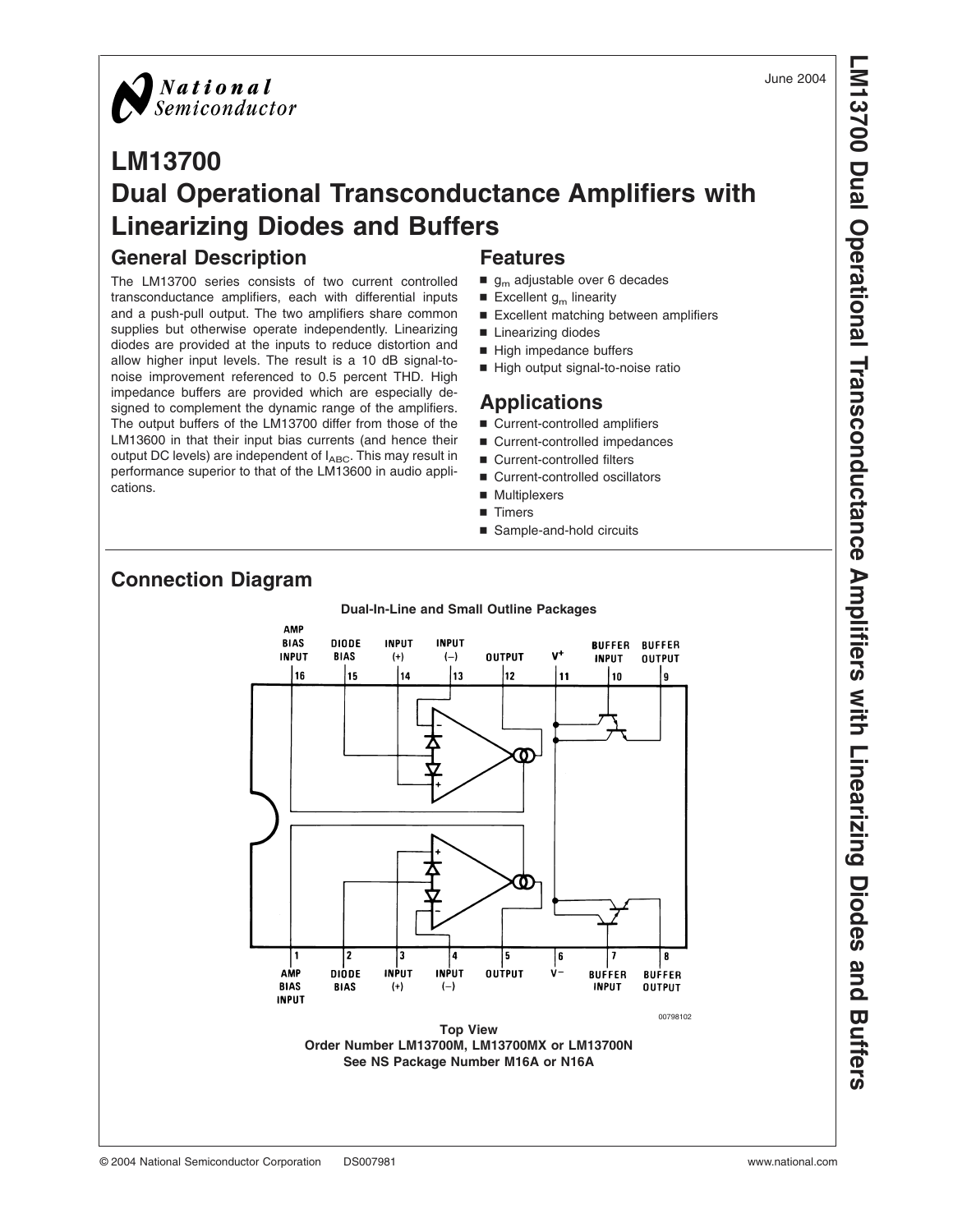# **Absolute Maximum Ratings (Note 1)**

**If Military/Aerospace specified devices are required, please contact the National Semiconductor Sales Office/ Distributors for availability and specifications.**

| Supply Voltage                                  |                          |
|-------------------------------------------------|--------------------------|
| LM13700                                         | 36 $V_{DC}$ or $\pm$ 18V |
| Power Dissipation (Note 2) $T_A = 25^{\circ}$ C |                          |
| LM13700N                                        | 570 mW                   |
| Differential Input Voltage                      | ±5V                      |
| Diode Bias Current $(I_n)$                      | 2 mA                     |
| Amplifier Bias Current $(I_{ABC})$              | 2 mA                     |
| <b>Output Short Circuit Duration</b>            | Continuous               |

| Buffer Output Current (Note 3)     | 20 mA                               |
|------------------------------------|-------------------------------------|
| <b>Operating Temperature Range</b> |                                     |
| LM13700N                           | $0^{\circ}$ C to $+70^{\circ}$ C    |
| DC Input Voltage                   | +V <sub>s</sub> to $-V_s$           |
| Storage Temperature Range          | $-65^{\circ}$ C to $+150^{\circ}$ C |
| Soldering Information              |                                     |
| Dual-In-Line Package               |                                     |
| Soldering (10 sec.)                | 260°C                               |
| Small Outline Package              |                                     |
| Vapor Phase (60 sec.)              | $215^\circ$ C                       |
| Infrared (15 sec.)                 | 220°C                               |

# **Electrical Characteristics** [\(Note 4\)](#page-2-0)

| <b>Parameter</b>                 | <b>Conditions</b>                                      |       | LM13700    |              |              |
|----------------------------------|--------------------------------------------------------|-------|------------|--------------|--------------|
|                                  |                                                        | Min   | <b>Typ</b> | Max          | <b>Units</b> |
| Input Offset Voltage $(V_{OS})$  | Over Specified Temperature Range                       |       | 0.4        | 4            |              |
|                                  | $I_{ABC}$ = 5 µA                                       |       | 0.3        | 4            | mV           |
| V <sub>OS</sub> Including Diodes | Diode Bias Current $(I_D) = 500 \mu A$                 |       | 0.5        | 5            | mV           |
| Input Offset Change              | $5 \mu A \leq I_{ABC} \leq 500 \mu A$                  |       | 0.1        | $\,3$        | mV           |
| Input Offset Current             |                                                        |       | 0.1        | 0.6          | μA           |
| Input Bias Current               | Over Specified Temperature Range                       |       | 0.4        | 5            | μA           |
|                                  |                                                        |       | 1          | 8            |              |
| Forward                          |                                                        | 6700  | 9600       | 13000        | umho         |
| Transconductance $(g_m)$         | Over Specified Temperature Range                       | 5400  |            |              |              |
| $gm$ Tracking                    |                                                        |       | 0.3        |              | dB           |
| Peak Output Current              | $R_L = 0$ , $I_{ABC} = 5 \mu A$                        |       | 5          |              |              |
|                                  | $R_L = 0$ , $I_{ABC} = 500 \mu A$                      | 350   | 500        | 650          | μA           |
|                                  | $R_L = 0$ , Over Specified Temp Range                  | 300   |            |              |              |
| Peak Output Voltage              |                                                        |       |            |              |              |
| Positive                         | $R_L = \infty$ , 5 µA $\leq$ $I_{ABC} \leq$ 500 µA     | $+12$ | $+14.2$    |              | V            |
| Negative                         | $R_L = \infty$ , 5 $\mu A \leq I_{ABC} \leq 500 \mu A$ | $-12$ | $-14.4$    |              | $\vee$       |
| <b>Supply Current</b>            | $I_{ABC}$ = 500 µA, Both Channels                      |       | 2.6        |              | mA           |
| $V_{OS}$ Sensitivity             |                                                        |       |            |              |              |
| Positive                         | $\Delta V_{OS}/\Delta V^+$                             |       | 20         | 150          | µV/V         |
| Negative                         | $\Delta V_{OS}/\Delta V^{-}$                           |       | 20         | 150          | $\mu$ V/V    |
| <b>CMRR</b>                      |                                                        | 80    | 110        |              | dB           |
| Common Mode Range                |                                                        | ±12   | ±13.5      |              | V            |
| Crosstalk                        | Referred to Input (Note 5)                             |       | 100        |              | dB           |
|                                  | $20$ Hz < f < 20 kHz                                   |       |            |              |              |
| Differential Input Current       | $I_{ABC} = 0$ , Input = $\pm 4V$                       |       | 0.02       | 100          | nA           |
| Leakage Current                  | $I_{ABC} = 0$ (Refer to Test Circuit)                  |       | 0.2        | 100          | nA           |
| Input Resistance                 |                                                        | 10    | 26         |              | $k\Omega$    |
| Open Loop Bandwidth              |                                                        |       | 2          |              | <b>MHz</b>   |
| <b>Slew Rate</b>                 | Unity Gain Compensated                                 |       | 50         |              | $V/\mu s$    |
| <b>Buffer Input Current</b>      | (Note 5)                                               |       | 0.5        | $\mathbf{2}$ | μA           |
| Peak Buffer Output Voltage       | (Note 5)                                               | 10    |            |              | $\vee$       |

**Note 1:** "Absolute Maximum Ratings" indicate limits beyond which damage to the device may occur. Operating Ratings indicate conditions for which the device is functional, but do not guarantee specific performance limits.

Note 2: For operation at ambient temperatures above 25°C, the device must be derated based on a 150°C maximum junction temperature and a thermal resistance, junction to ambient, as follows: LM13700N, 90˚C/W; LM13700M, 110˚C/W.

**Note 3:** Buffer output current should be limited so as to not exceed package dissipation.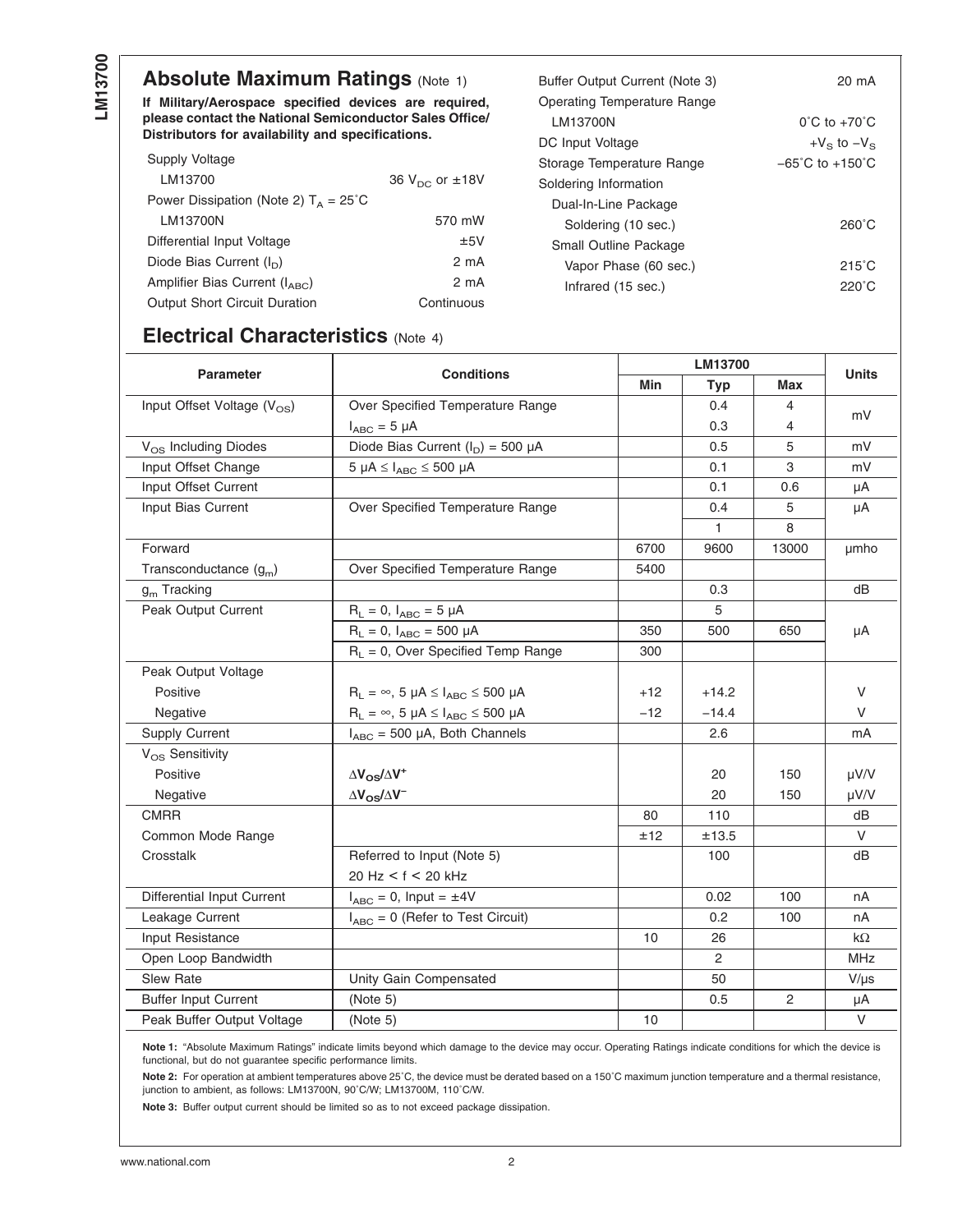#### <span id="page-2-0"></span>**Electrical Characteristics** (Note 4) (Continued)

Note 4: These specifications apply for V<sub>S</sub> = ±15V, T<sub>A</sub> = 25°C, amplifier bias current (I<sub>ABC</sub>) = 500 µA, pins 2 and 15 open unless otherwise specified. The inputs to the buffers are grounded and outputs are open.

Note 5: These specifications apply for V<sub>S</sub> = ±15V, I<sub>ABC</sub> = 500 μA, R<sub>OUT</sub> = 5 kΩ connected from the buffer output to -V<sub>S</sub> and the input of the buffer is connected to the transconductance amplifier output.

# **Schematic Diagram**



00798101

# **Typical Application**



**Voltage Controlled Low-Pass Filter**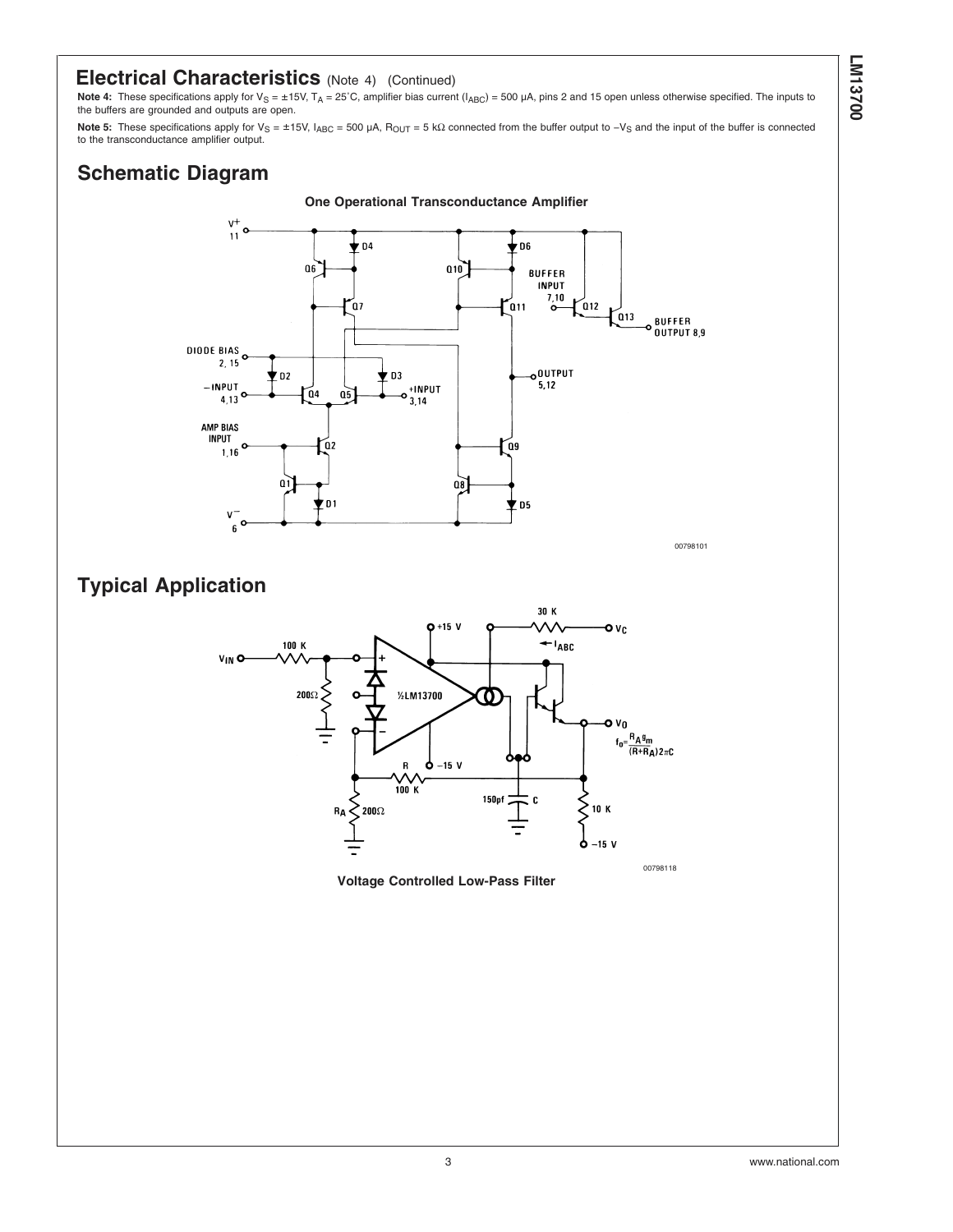

#### **Typical Performance Characteristics Input Offset Voltage Input Offset Current** 103 5 INPUT OFFSET CURRENT (nA) INPUT OFFSET VOLTAGE (mV) 102 65 ∘rl  $10$ -3 -4  $\mathbf{1}$ -5 -6  $-7$  $0.1$ -8  $10\mu$ A 100 $\mu$ A 1000 $\mu$ A  $.1\mu$ A  $1\mu$ A AMPLIFIER BIAS CURRENT (IABC) 00798138 **Input Bias Current Current Current Current Peak Output Current**  $10<sup>4</sup>$ 104  $\sqrt{S_{\rm max} - 15}$ PEAK OUTPUT CURRENT (المبر) INPUT BIAS CURRENT (nA) 103  $10<sup>2</sup>$ 10  $\mathbf{1}$  $0.1\mu$ A  $1\mu$ A  $10\mu$ A 100 $\mu$ A 1000 $\mu$ A AMPLIFIER BIAS CURRENT (IABC) **Peak Output Voltage and Common Mode Range Current** Common Mode Range 15 105 VOUT PEAK OUTPUT VOLTAGE AND  $14.1$ COMMON MODE RANGE (V) VCMR 14 LEAKAGE CURRENT (pA)<br> $\frac{1}{6}$ <br> $\frac{1}{6}$ <br> $\frac{1}{6}$  $V_S = \pm 15$ 13.5 **RLOAD** 13  $TA = 25^{\circ}C$  $\mathbf 0$ -H  $-13$ VCMR  $-13.5$  $-14$ V<sub>OUT</sub> -14.5  $10$  $.1\mu$ A  $1\mu$ A  $10\mu$ A 100 $\mu$ A 1000 $\mu$ A AMPLIFIER BIAS CURRENT (IABC) 00798142 00798143

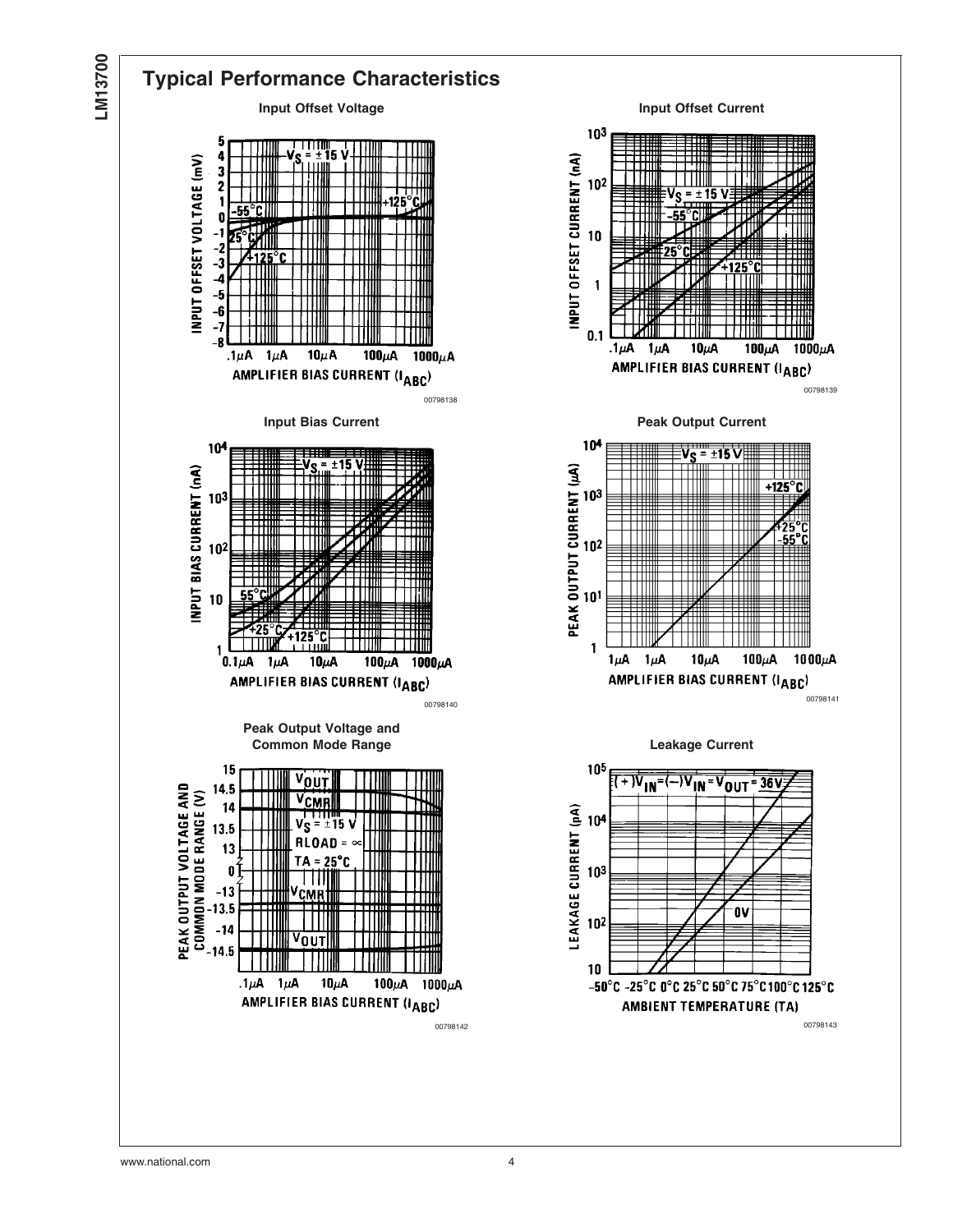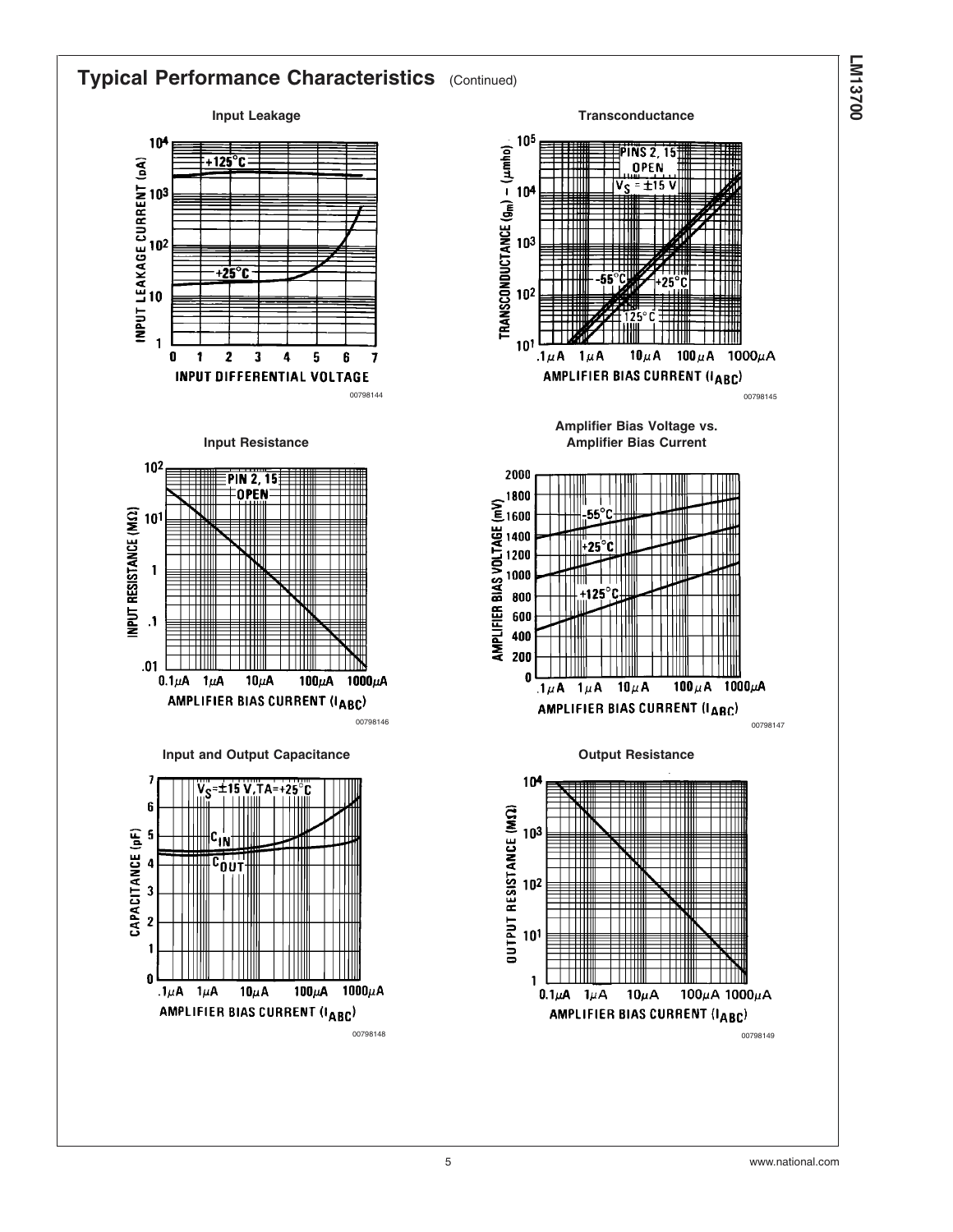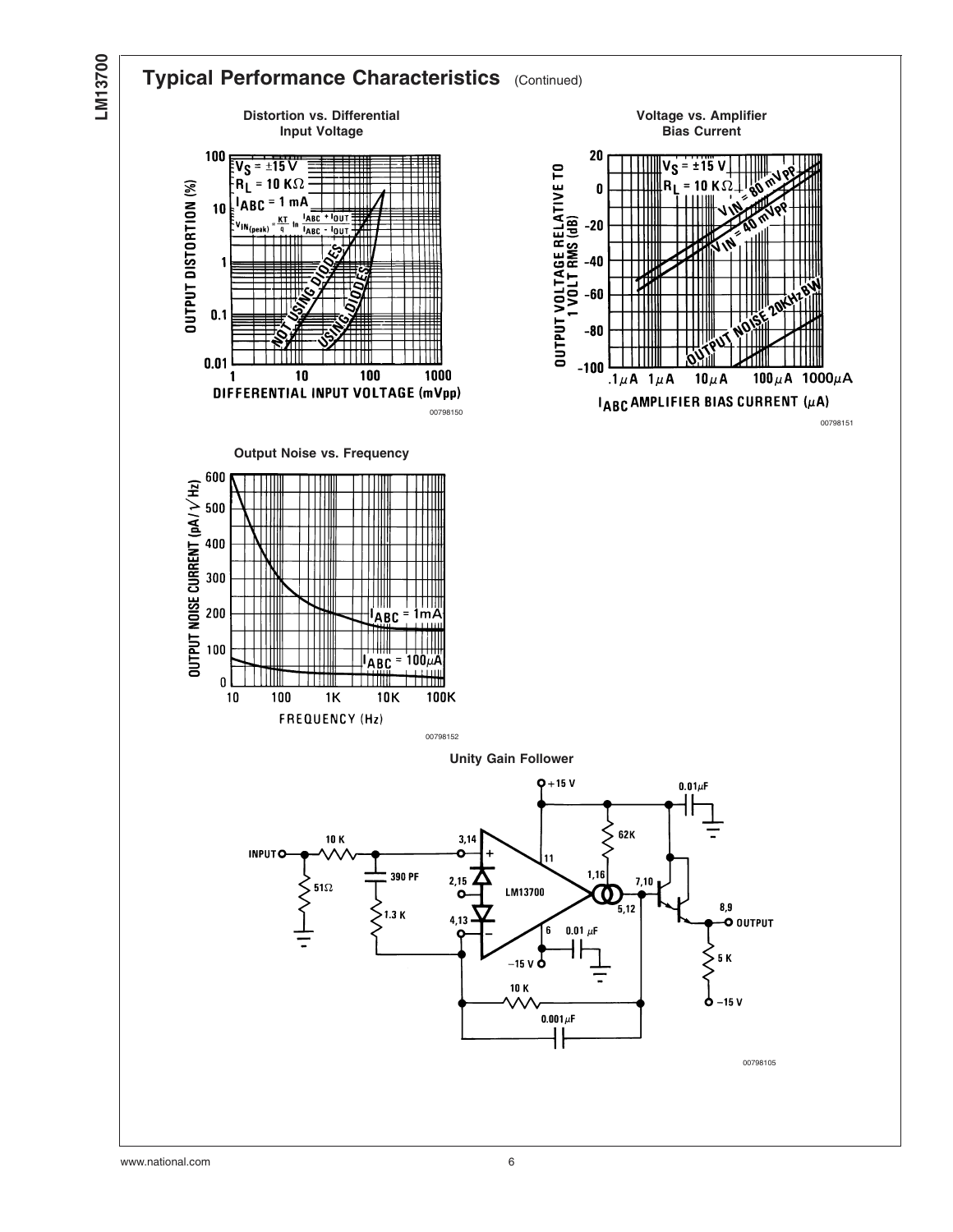#### <span id="page-6-0"></span>**Typical Performance Characteristics** (Continued)



#### **Circuit Description**

The differential transistor pair  $Q_4$  and  $Q_5$  form a transconductance stage in that the ratio of their collector currents is defined by the differential input voltage according to the transfer function:

$$
V_{IN} = \frac{kT}{q} \ln \frac{I_5}{I_4}
$$
 (1)

where  $V_{IN}$  is the differential input voltage,  $kT/q$  is approximately 26 mV at 25°C and  $I_5$  and  $I_4$  are the collector currents of transistors  $Q_5$  and  $Q_4$  respectively. With the exception of  $Q_{12}$  and  $Q_{13}$ , all transistors and diodes are identical in size. Transistors  $Q_1$  and  $Q_2$  with Diode  $D_1$  form a current mirror which forces the sum of currents  $I_4$  and  $I_5$  to equal  $I_{ABC}$ :

$$
I_4 + I_5 = I_{ABC} \tag{2}
$$

where  $I_{ABC}$  is the amplifier bias current applied to the gain pin.

For small differential input voltages the ratio of  $I_4$  and  $I_5$ approaches unity and the Taylor series of the In function can be approximated as:

$$
\frac{kT}{q} \ln \frac{I_5}{I_4} \approx \frac{kT}{q} \frac{I_5 - I_4}{I_4}
$$

$$
I_4 \approx I_5 \approx \frac{I_{ABC}}{2}
$$
(3)

$$
V_{IN} \left[ \frac{I_{ABC}q}{2kT} \right] = I_5 - I_4 \tag{4}
$$

Collector currents  $I_4$  and  $I_5$  are not very useful by themselves and it is necessary to subtract one current from the other. The remaining transistors and diodes form three current mirrors that produce an output current equal to  $I_5$  minus  $I_4$ thus:

$$
V_{IN} \left[ \frac{I_{ABC}q}{2kT} \right] = I_{OUT}
$$

The term in brackets is then the transconductance of the amplifier and is proportional to  $I_{ABC}$ .

 $O + 15V$  $4.13$ 11 5 1 2 LM13700 Ω 1 1 R  $-15V$ 00798107

#### **Linearizing Diodes**

For differential voltages greater than a few millivolts, *Equation (3)* becomes less valid and the transconductance becomes increasingly nonlinear. *[Figure 1](#page-7-0)* demonstrates how the internal diodes can linearize the transfer function of the amplifier. For convenience assume the diodes are biased with current sources and the input signal is in the form of current  $I_S$ . Since the sum of  $I_4$  and  $I_5$  is  $I_{ABC}$  and the difference is  $I_{\text{OUT}}$ , currents  $I_4$  and  $I_5$  can be written as follows:

$$
I_4 = \frac{I_{ABC}}{2} - \frac{I_{OUT}}{2}, I_5 = \frac{I_{ABC}}{2} + \frac{I_{OUT}}{2}
$$

Since the diodes and the input transistors have identical geometries and are subject to similar voltages and temperatures, the following is true:

$$
\frac{kT}{q} \ln \frac{\frac{I_D}{2} + I_S}{\frac{I_D}{2} - I_S} = \frac{kT}{q} \ln \frac{\frac{I_{ABC}}{2} + \frac{I_{OUT}}{2}}{\frac{I_{ABC}}{2} - \frac{I_{OUT}}{2}}
$$
  
:. I<sub>OUT</sub> = I<sub>S</sub>  $\left(\frac{2I_{ABC}}{I_D}\right)$  for |I<sub>S</sub>|  $\leq \frac{I_D}{2}$ 

(6)

Notice that in deriving *Equation (6)* no approximations have been made and there are no temperature-dependent terms. The limitations are that the signal current not exceed  $I<sub>D</sub>/2$ and that the diodes be biased with currents. In practice, replacing the current sources with resistors will generate insignificant errors.

# **Applications Voltage Controlled Amplifiers**

*[Figure 2](#page-7-0)* shows how the linearizing diodes can be used in a voltage-controlled amplifier. To understand the input biasing, it is best to consider the 13 k $\Omega$  resistor as a current source and use a Thevenin equivalent circuit as shown in *[Figure 3](#page-8-0)*. This circuit is similar to *[Figure 1](#page-7-0)* and operates the same. The potentiometer in *[Figure 2](#page-7-0)* is adjusted to minimize the effects of the control signal at the output.

(5)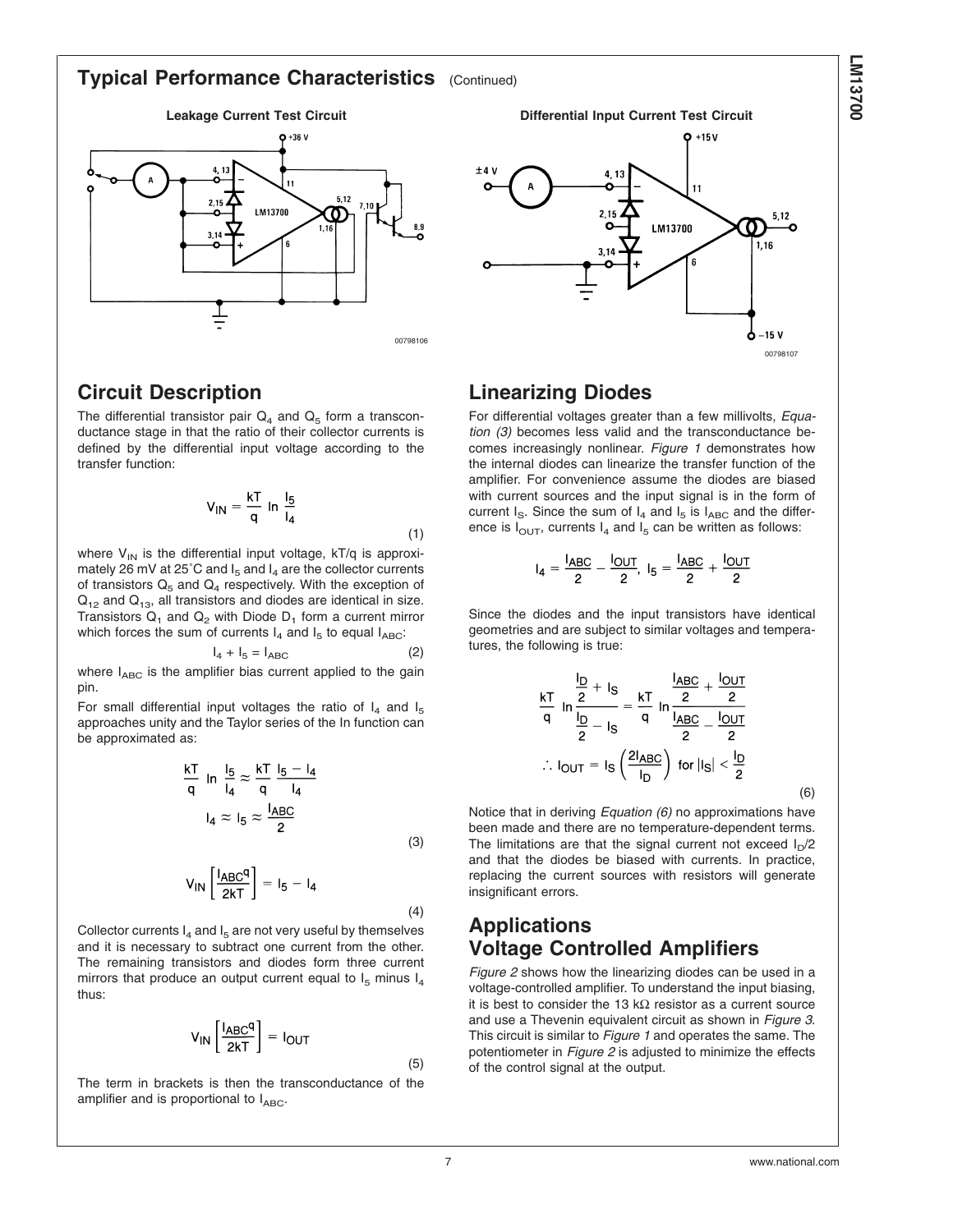# <span id="page-7-0"></span>**Applications Voltage Controlled Amplifiers** (Continued)



**FIGURE 1. Linearizing Diodes**

For optimum signal-to-noise performance,  $I_{ABC}$  should be as large as possible as shown by the Output Voltage vs. Amplifier Bias Current graph. Larger amplitudes of input signal also improve the S/N ratio. The linearizing diodes help here by allowing larger input signals for the same output distortion as shown by the Distortion vs. Differential Input Voltage graph. S/N may be optimized by adjusting the magnitude of the input signal via  $R_{IN}$  (*Figure 2*) until the output distortion is below some desired level. The output voltage swing can then be set at any level by selecting  $R_L$ .

Although the noise contribution of the linearizing diodes is negligible relative to the contribution of the amplifier's internal transistors,  $I_D$  should be as large as possible. This minimizes the dynamic junction resistance of the diodes  $(r<sub>e</sub>)$  and maximizes their linearizing action when balanced against  $R_{IN}$ . A value of 1 mA is recommended for  $I_D$  unless the specific application demands otherwise.

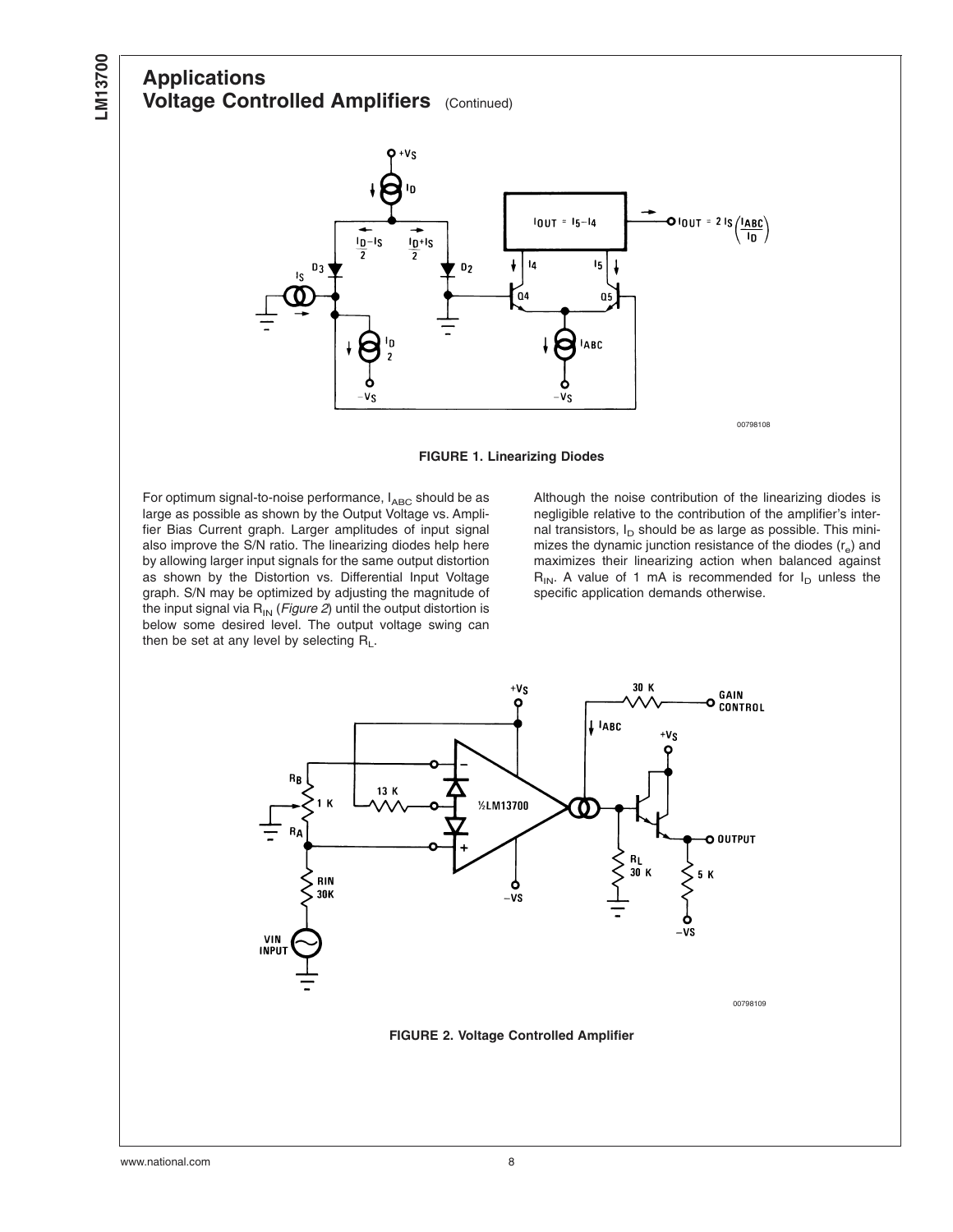# <span id="page-8-0"></span>**Applications Voltage Controlled Amplifiers** (Continued)



**FIGURE 3. Equivalent VCA Input Circuit**

# **Stereo Volume Control**

The circuit of *[Figure 4](#page-9-0)* uses the excellent matching of the two LM13700 amplifiers to provide a Stereo Volume Control with a typical channel-to-channel gain tracking of 0.3 dB.  $R<sub>P</sub>$  is provided to minimize the output offset voltage and may be replaced with two 510Ω resistors in AC-coupled applications. For the component values given, amplifier gain is derived for *[Figure 2](#page-7-0)* as being:

$$
\frac{V_O}{V_{IN}} = 940 \times I_{ABC}
$$

If  $V_c$  is derived from a second signal source then the circuit becomes an amplitude modulator or two-quadrant multiplier as shown in *[Figure 5](#page-9-0)*, where:

$$
I_{\rm O} = \frac{-2I_{\rm S}}{I_{\rm D}} (I_{\rm ABC}) = \frac{-2I_{\rm S}}{I_{\rm D}} \frac{V_{\rm IN2}}{R_{\rm C}} - \frac{2I_{\rm S}}{I_{\rm D}} \frac{(V^{-} + 1.4V)}{R_{\rm C}}
$$

The constant term in the above equation may be cancelled by feeding  $I_S \times I_D R_C/2(V- + 1.4V)$  into  $I_O$ . The circuit of *[Figure 6](#page-10-0)* adds  $R_M$  to provide this current, resulting in a four-quadrant multiplier where  $R_C$  is trimmed such that  $V_O =$ 0V for  $V_{1N2}$  = 0V. R<sub>M</sub> also serves as the load resistor for  $I_{\text{O}}$ .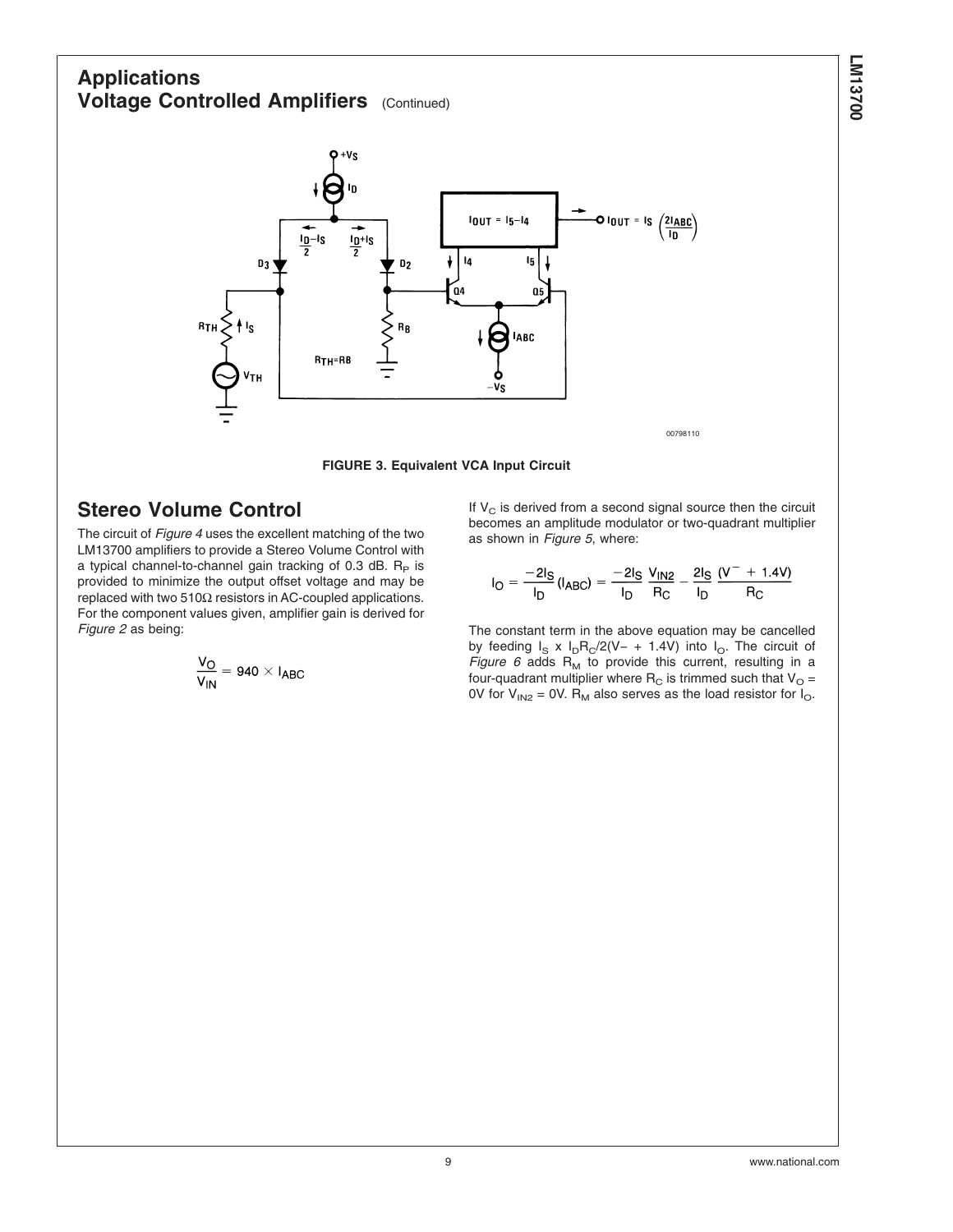# <span id="page-9-0"></span>**Stereo Volume Control** (Continued)







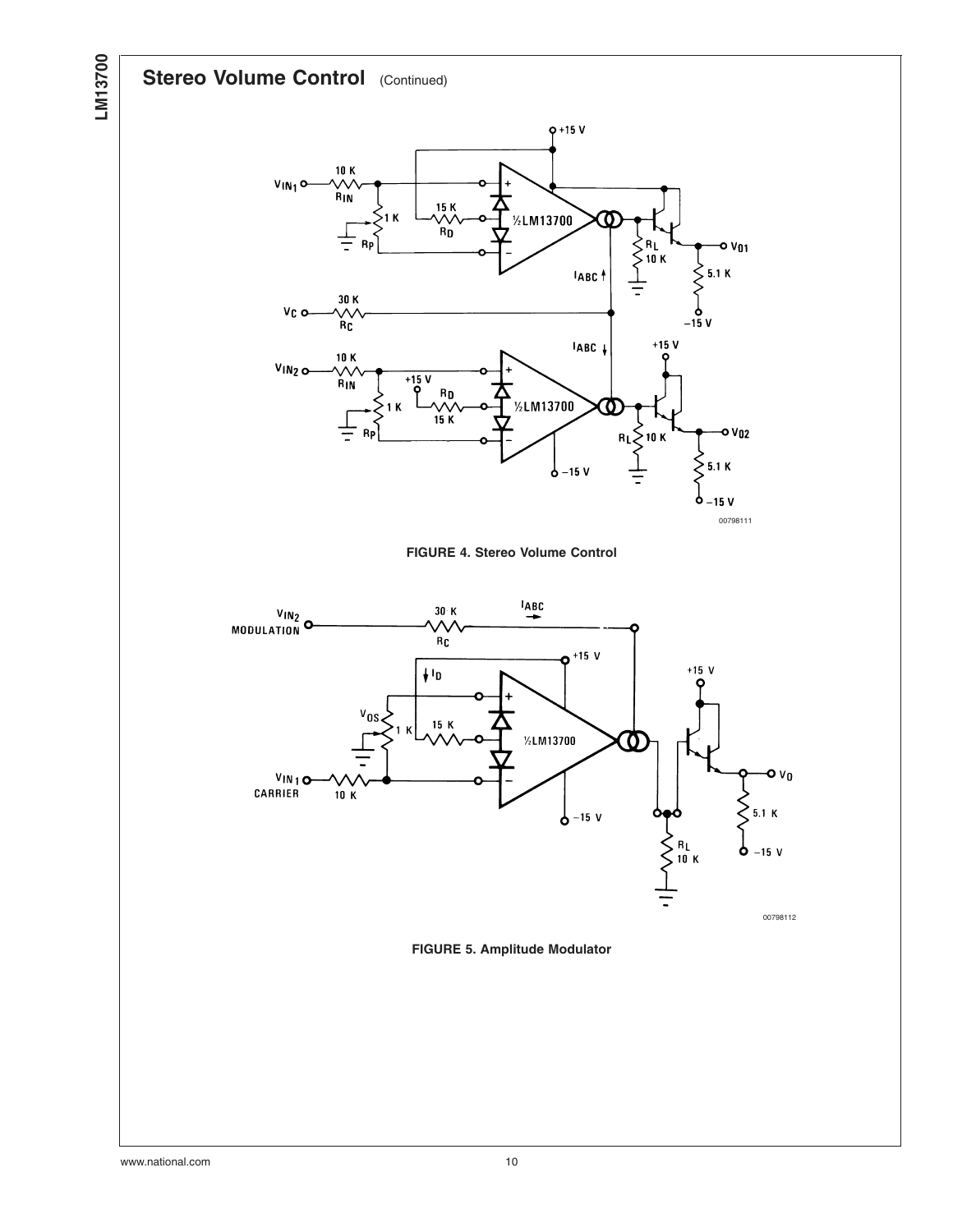#### <span id="page-10-0"></span>**Stereo Volume Control** (Continued)



**FIGURE 6. Four-Quadrant Multiplier**

Noting that the gain of the LM13700 amplifier of *[Figure 3](#page-8-0)* may be controlled by varying the linearizing diode current  $I_D$ as well as by varying I<sub>ABC</sub>, *Figure 7* shows an AGC Amplifier using this approach. As  $V_{\rm O}$  reaches a high enough amplitude  $(3V_{BE})$  to turn on the Darlington transistors and the linearizing diodes, the increase in  $I_D$  reduces the amplifier gain so as to hold  $V_{\rm O}$  at that level.

# **Voltage Controlled Resistors**

An Operational Transconductance Amplifier (OTA) may be used to implement a Voltage Controlled Resistor as shown in *[Figure 8](#page-11-0).* A signal voltage applied at  $R_X$  generates a  $V_{IN}$  to the LM13700 which is then multiplied by the  $g_m$  of the amplifier to produce an output current, thus:

$$
R_X = \frac{R + R_A}{g_m R_A}
$$

where  $g_m \approx 19.2I_{ABC}$  at 25°C. Note that the attenuation of V<sub>O</sub> by R and  $R_A$  is necessary to maintain  $V_{IN}$  within the linear range of the LM13700 input.

*[Figure 9](#page-11-0)* shows a similar VCR where the linearizing diodes are added, essentially improving the noise performance of the resistor. A floating VCR is shown in *[Figure 10](#page-12-0)*, where each "end" of the "resistor" may be at any voltage within the output voltage range of the LM13700.



**FIGURE 7. AGC Amplifier**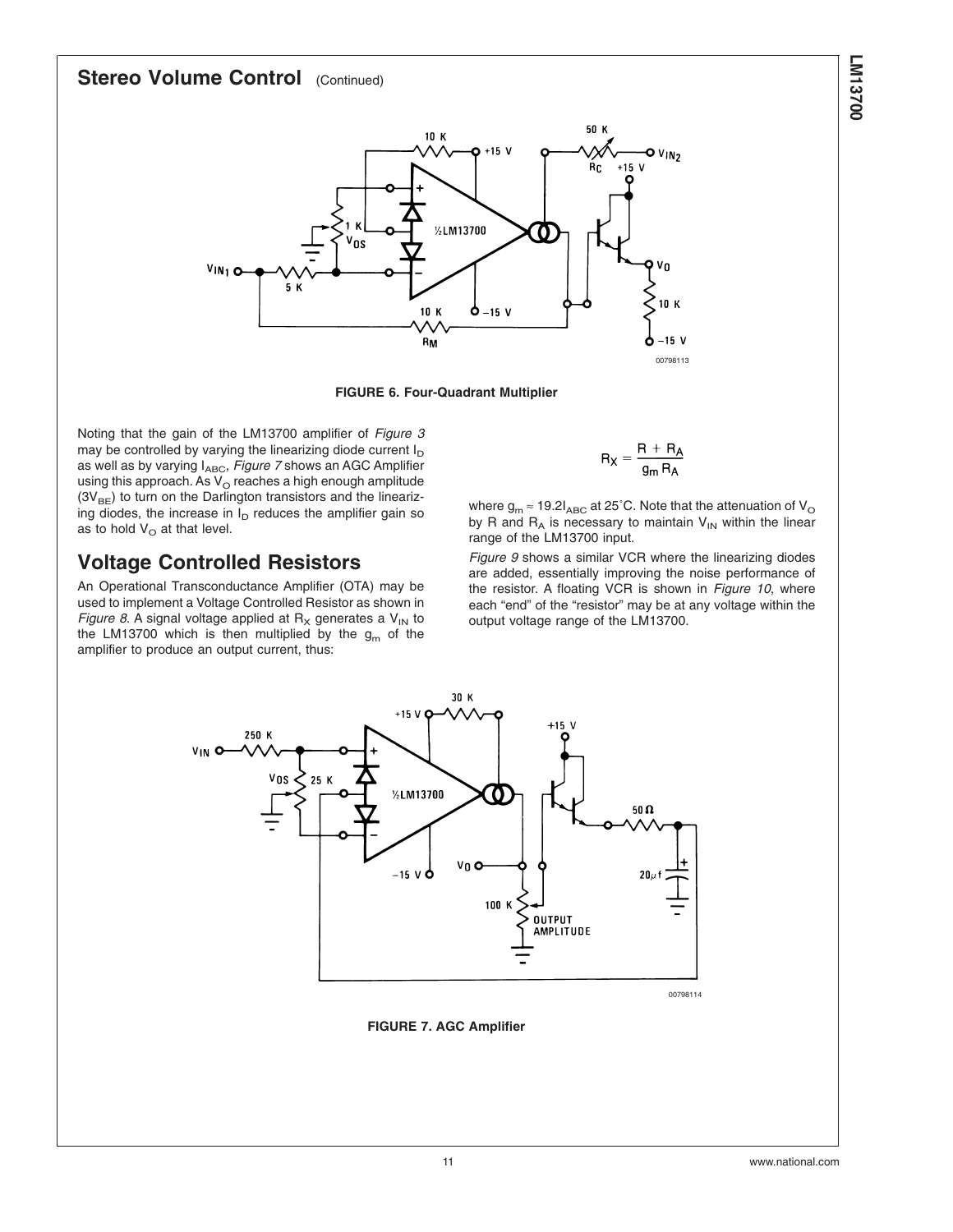## <span id="page-11-0"></span>**Voltage Controlled Resistors** (Continued)



**FIGURE 8. Voltage Controlled Resistor, Single-Ended**



**FIGURE 9. Voltage Controlled Resistor with Linearizing Diodes**

# **Voltage Controlled Filters**

OTA's are extremely useful for implementing voltage controlled filters, with the LM13700 having the advantage that the required buffers are included on the I.C. The VC Lo-Pass Filter of *[Figure 11](#page-12-0)* performs as a unity-gain buffer amplifier at frequencies below cut-off, with the cut-off frequency being the point at which  $X_C/g_m$  equals the closed-loop gain of (R/RA). At frequencies above cut-off the circuit provides a single RC roll-off (6 dB per octave) of the input signal amplitude with a −3 dB point defined by the given equation, where

g<sub>m</sub> is again 19.2 x I<sub>ABC</sub> at room temperature. *[Figure 12](#page-13-0)* shows a VC High-Pass Filter which operates in much the same manner, providing a single RC roll-off below the defined cut-off frequency.

Additional amplifiers may be used to implement higher order filters as demonstrated by the two-pole Butterworth Lo-Pass Filter of *[Figure 13](#page-13-0)* and the state variable filter of *[Figure 14](#page-14-0)*. Due to the excellent  $g_m$  tracking of the two amplifiers, these filters perform well over several decades of frequency.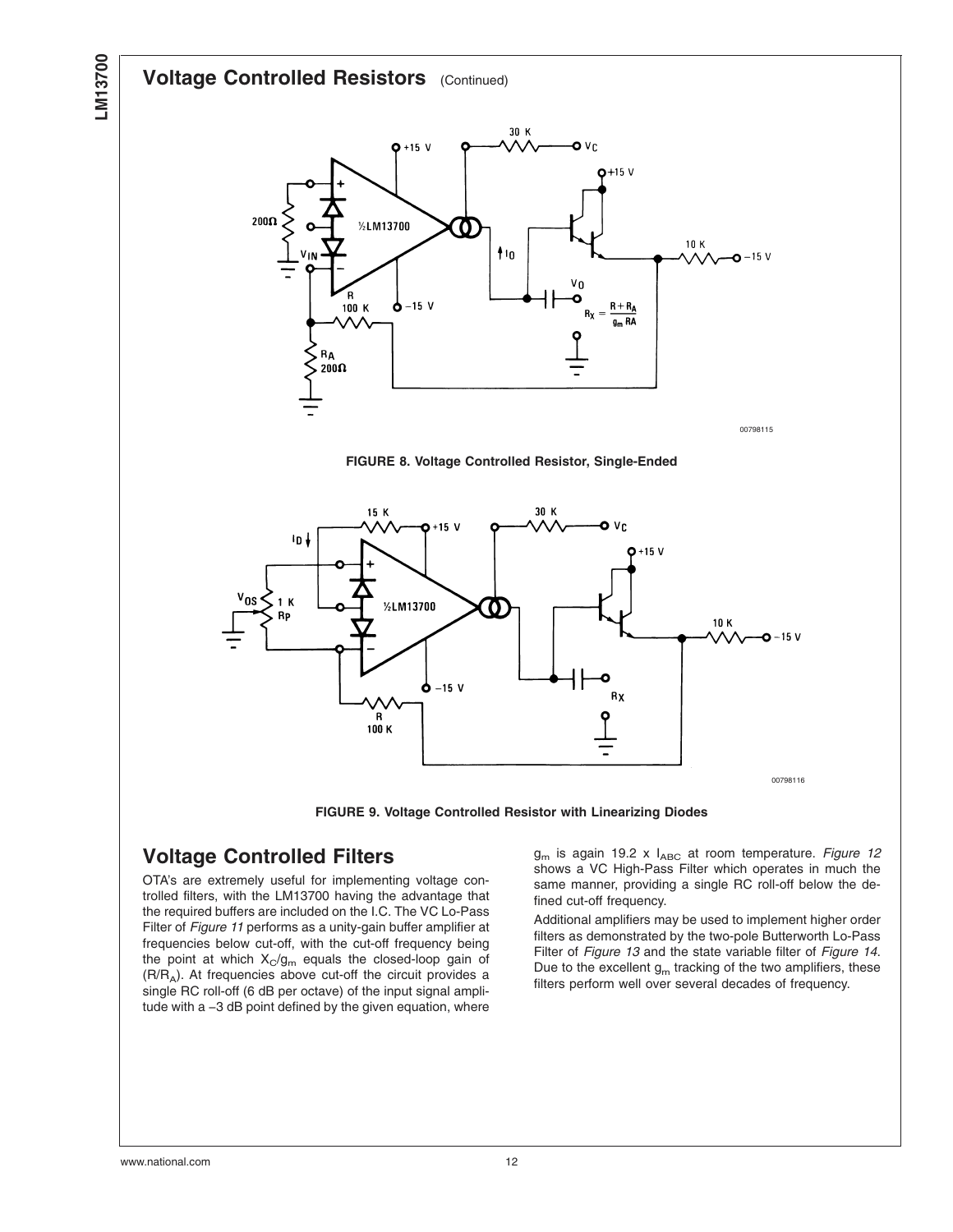<span id="page-12-0"></span>

**FIGURE 10. Floating Voltage Controlled Resistor**



**FIGURE 11. Voltage Controlled Low-Pass Filter**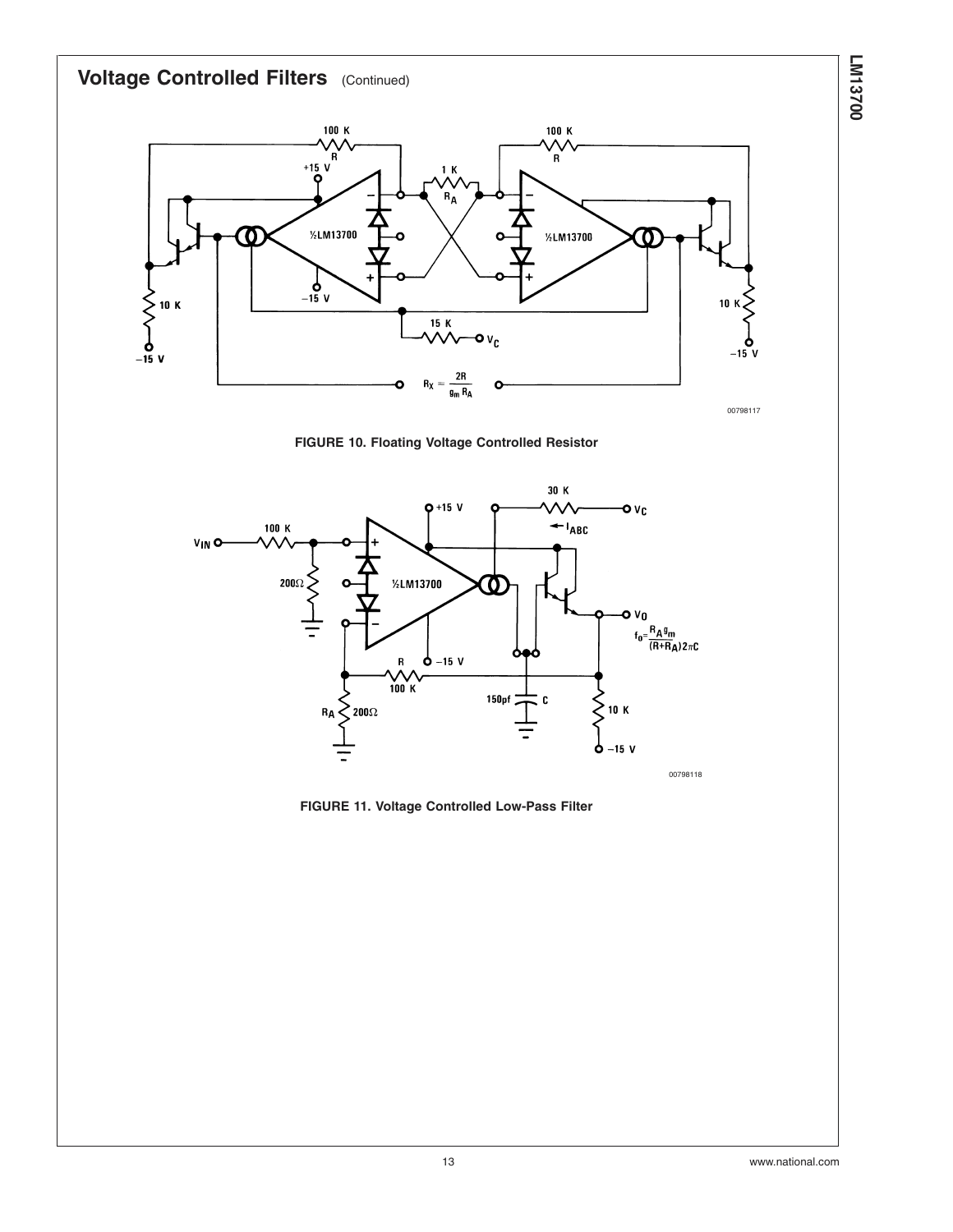# **Voltage Controlled Filters** (Continued)

**LM13700**

<span id="page-13-0"></span>LM13700



 $\bullet v_0$ 

10 K

**FIGURE 13. Voltage Controlled 2-Pole Butterworth Lo-Pass Filter**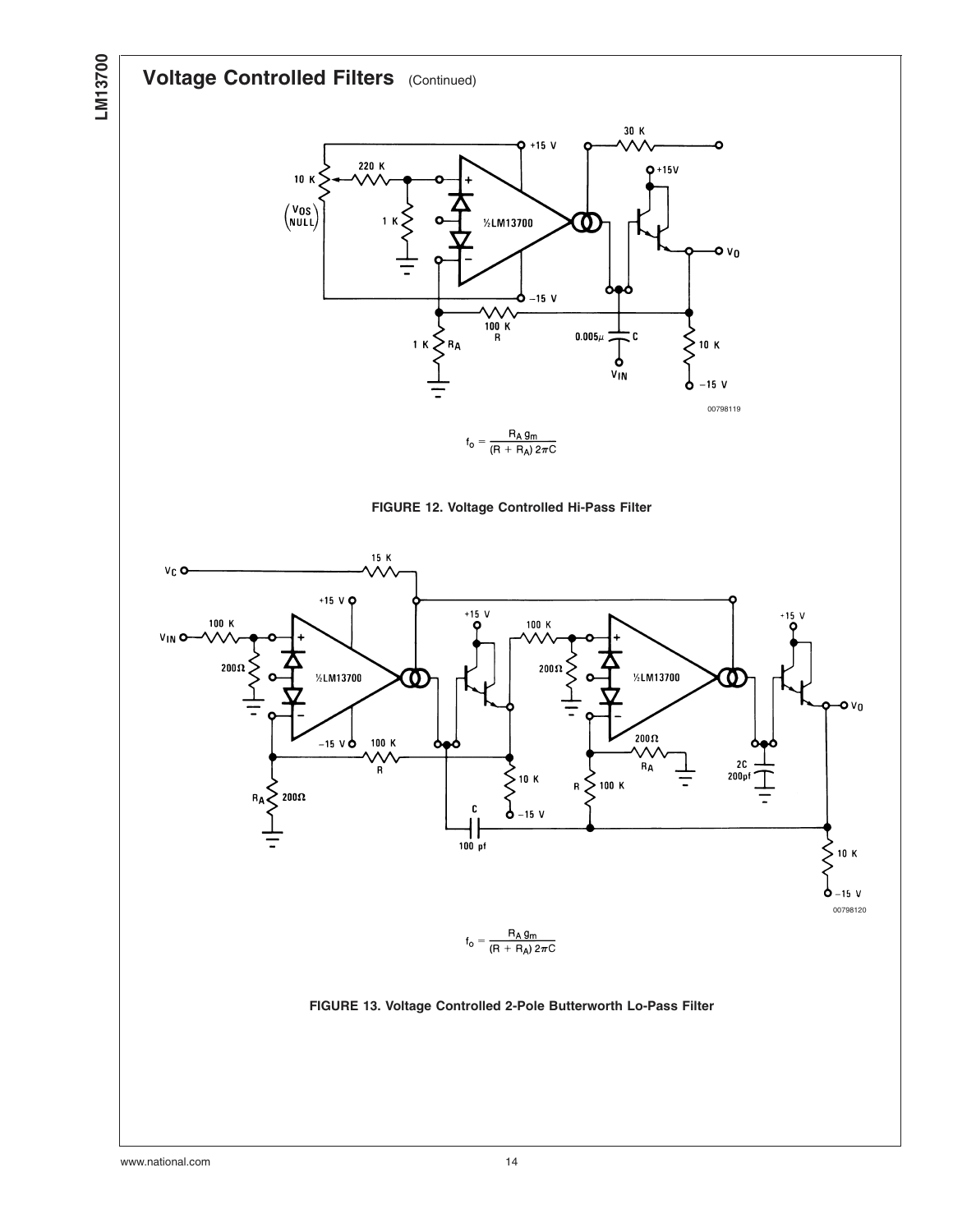#### <span id="page-14-0"></span>**Voltage Controlled Filters** (Continued)



# **Voltage Controlled Oscillators**

The classic Triangular/Square Wave VCO of *[Figure 15](#page-15-0)* is one of a variety of Voltage Controlled Oscillators which may be built utilizing the LM13700. With the component values shown, this oscillator provides signals from 200 kHz to below 2 Hz as  $I_c$  is varied from 1 mA to 10 nA. The output amplitudes are set by  $I_A \times R_A$ . Note that the peak differential input voltage must be less than 5V to prevent zenering the inputs.

A few modifications to this circuit produce the ramp/pulse VCO of *[Figure 16](#page-15-0)*. When  $V_{O2}$  is high,  $I_F$  is added to  $I_C$  to increase amplifier A1's bias current and thus to increase the charging rate of capacitor C. When  $V_{O2}$  is low,  $I_F$  goes to zero and the capacitor discharge current is set by  $I_C$ .

The VC Lo-Pass Filter of *[Figure 11](#page-12-0)* may be used to produce a high-quality sinusoidal VCO. The circuit of *[Figure 16](#page-15-0)* employs two LM13700 packages, with three of the amplifiers configured as lo-pass filters and the fourth as a limiter/ inverter. The circuit oscillates at the frequency at which the loop phase-shift is 360˚ or 180˚ for the inverter and 60˚ per filter stage. This VCO operates from 5 Hz to 50 kHz with less than 1% THD.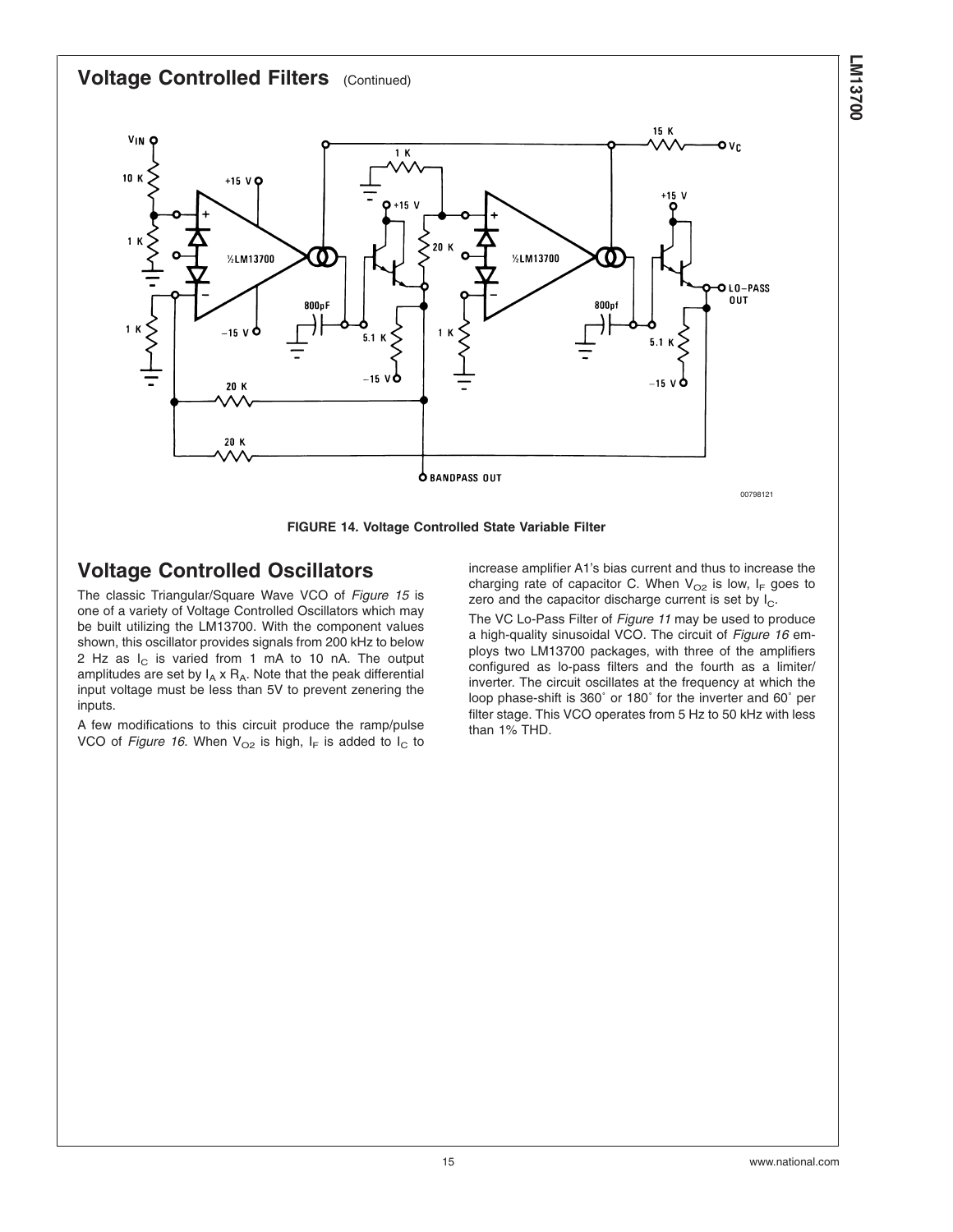# <span id="page-15-0"></span>**Voltage Controlled Oscillators** (Continued)



 $f_{\text{OSC}} = \frac{I_C}{4CI_A R_A}$ 





00798123



**FIGURE 16. Ramp/Pulse VCO**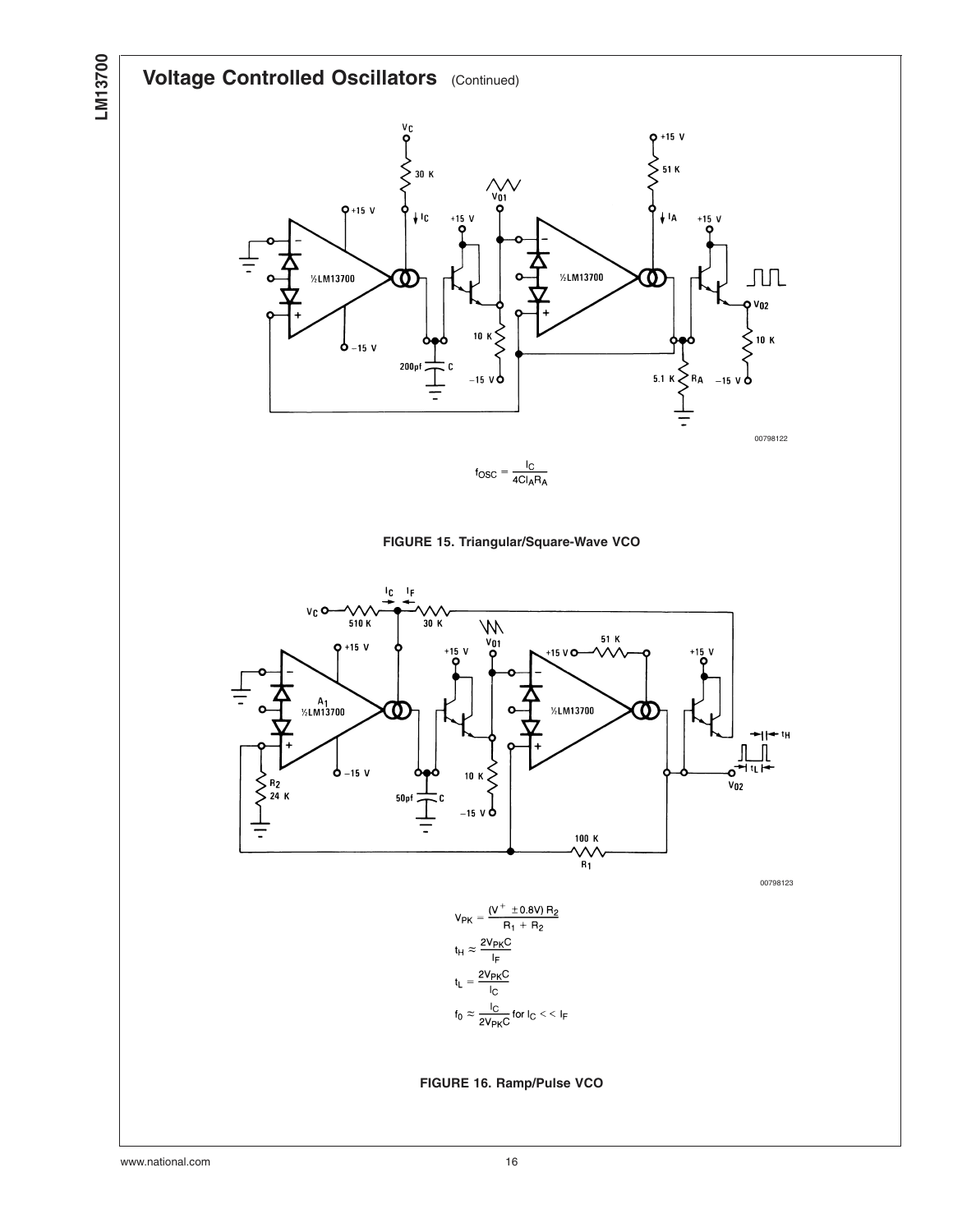<span id="page-16-0"></span>



00798125 *Figure 18* shows how to build a VCO using one amplifier when the other amplifier is needed for another function.



# **Additional Applications**

*[Figure 19](#page-17-0)* presents an interesting one-shot which draws no power supply current until it is triggered. A positive-going trigger pulse of at least 2V amplitude turns on the amplifier through  $R_B$  and pulls the non-inverting input high. The amplifier regenerates and latches its output high until capacitor C charges to the voltage level on the non-inverting input. The output then switches low, turning off the amplifier and discharging the capacitor. The capacitor discharge rate is speeded up by shorting the diode bias pin to the inverting input so that an additional discharge current flows through  $D<sub>1</sub>$ when the amplifier output switches low. A special feature of this timer is that the other amplifier, when biased from  $V_{\Omega}$ , can perform another function and draw zero stand-by power as well.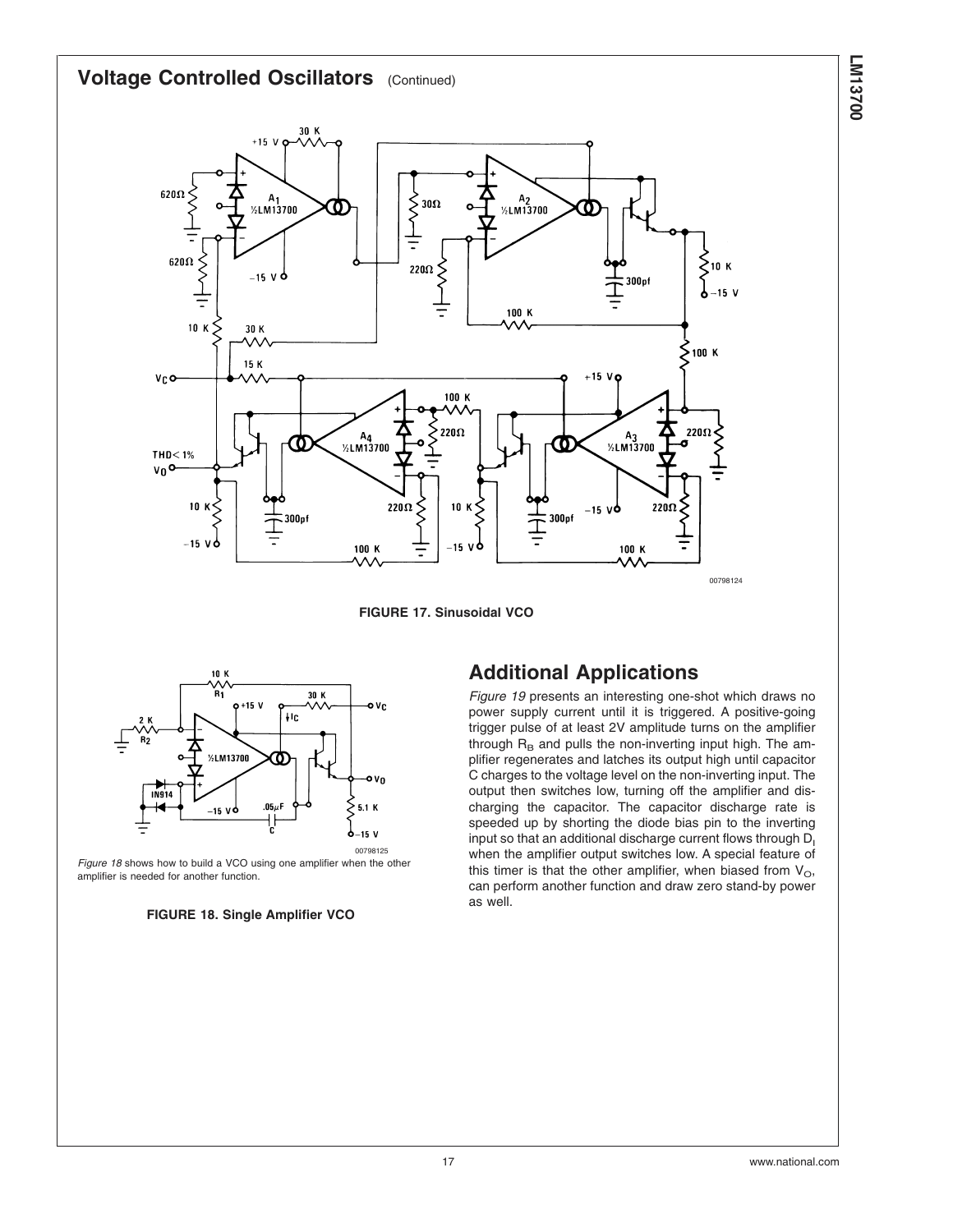<span id="page-17-0"></span>



The operation of the multiplexer of *Figure 20* is very straightforward. When A1 is turned on it holds  $V_{O}$  equal to  $V_{IN1}$  and when A2 is supplied with bias current then it controls  $V_{\rm O}$ . C<sub>C</sub> and  $R_C$  serve to stabilize the unity-gain configuration of amplifiers A1 and A2. The maximum clock rate is limited to about 200 kHz by the LM13700 slew rate into 150 pF when the  $(V_{1N1}-V_{1N2})$  differential is at its maximum allowable value of 5V.

The Phase-Locked Loop of *[Figure 21](#page-18-0)* uses the four-quadrant multiplier of *[Figure 6](#page-10-0)* and the VCO of *[Figure 18](#page-16-0)* to produce a PLL with a ±5% hold-in range and an input sensitivity of about 300 mV.

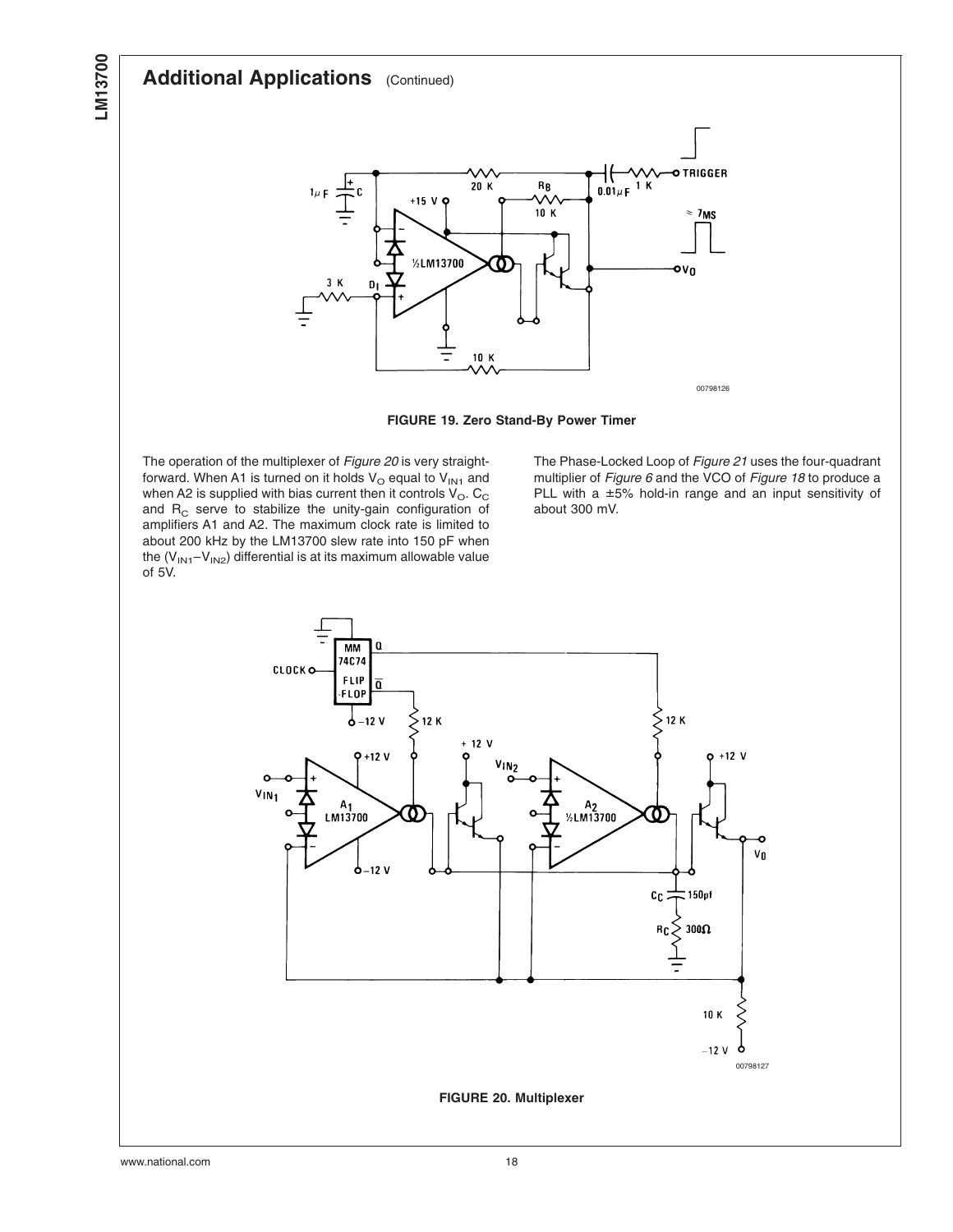<span id="page-18-0"></span>

**FIGURE 21. Phase Lock Loop**

The Schmitt Trigger of *Figure 22* uses the amplifier output current into R to set the hysteresis of the comparator; thus  $V_H = 2 \times R \times I_B$ . Varying  $I_B$  will produce a Schmitt Trigger with variable hysteresis.





*[Figure 23](#page-19-0)* shows a Tachometer or Frequency-to-Voltage converter. Whenever A1 is toggled by a positive-going input, an amount of charge equal to  $(V_H - V_L)$  C<sub>t</sub> is sourced into C<sub>f</sub> and  $R_t$ . This once per cycle charge is then balanced by the current of  $\mathrm{V_{O}/R_{t}.}$  The maximum  $\mathrm{F_{IN}}$  is limited by the amount of time required to charge  $C_t$  from  $V_L$  to  $V_H$  with a current of  $I_B$ , where  $V_L$  and  $V_H$  represent the maximum low and maximum high output voltage swing of the LM13700. D1 is added to provide a discharge path for  $C_t$  when A1 switches low.

The Peak Detector of *[Figure 24](#page-19-0)* uses A2 to turn on A1 whenever  $V_{1N}$  becomes more positive than  $V_{O}$ . A1 then charges storage capacitor C to hold  $V_{O}$  equal to  $V_{IN}$  PK. Pulling the output of A2 low through D1 serves to turn off A1 so that  $V_{\text{O}}$  remains constant.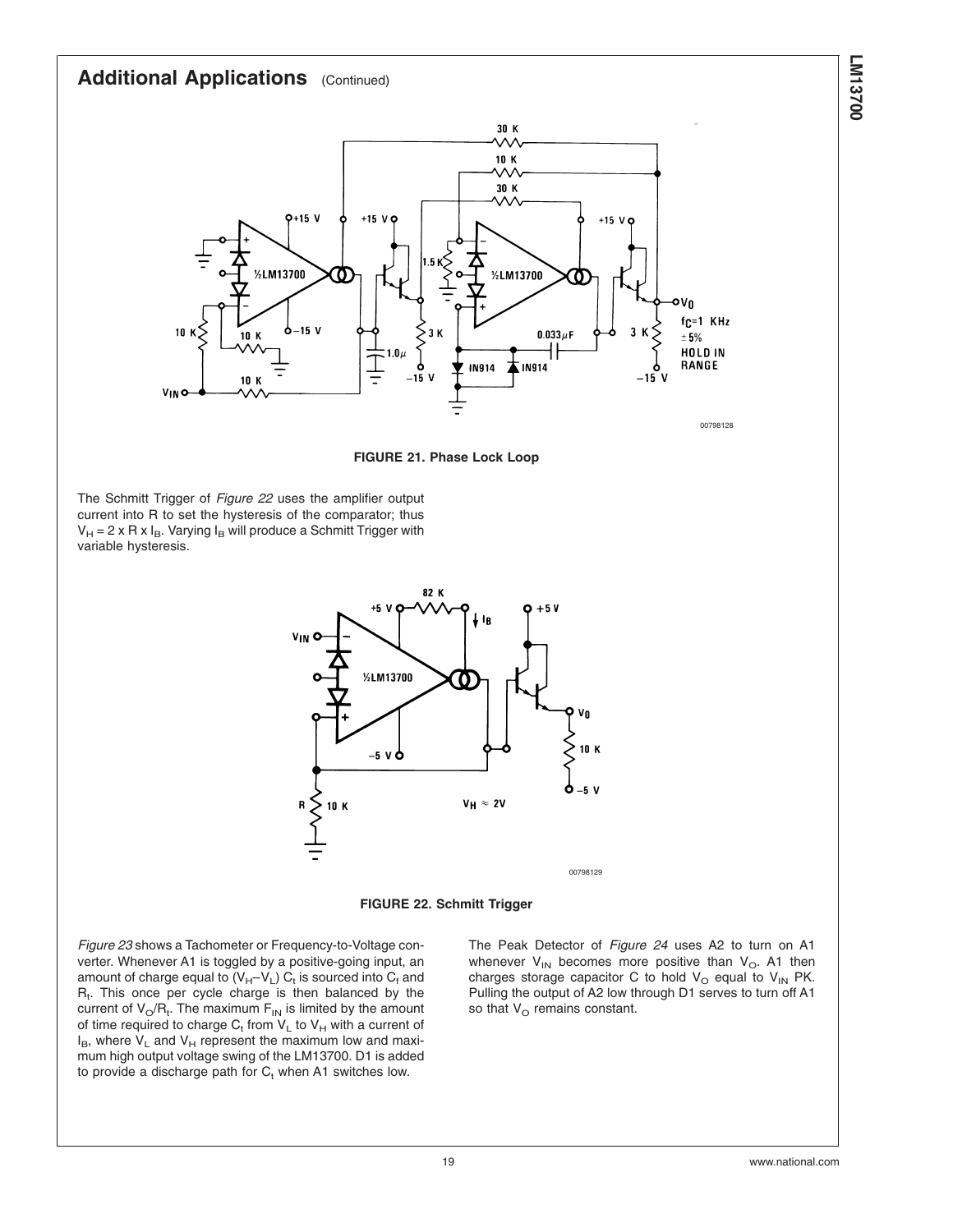<span id="page-19-0"></span>

**FIGURE 23. Tachometer**





The Ramp-and-Hold of *[Figure 26](#page-20-0)* sources I<sub>B</sub> into capacitor C whenever the input to A1 is brought high, giving a ramp-rate of about 1V/ms for the component values shown.

The true-RMS converter of *[Figure 27](#page-21-0)* is essentially an automatic gain control amplifier which adjusts its gain such that the AC power at the output of amplifier A1 is constant. The output power of amplifier A1 is monitored by squaring amplifier A2 and the average compared to a reference voltage with amplifier A3. The output of A3 provides bias current to

the diodes of A1 to attenuate the input signal. Because the output power of A1 is held constant, the RMS value is constant and the attenuation is directly proportional to the RMS value of the input voltage. The attenuation is also proportional to the diode bias current. Amplifier A4 adjusts the ratio of currents through the diodes to be equal and therefore the voltage at the output of A4 is proportional to the RMS value of the input voltage. The calibration potentiometer is set such that  $V_{\rm O}$  reads directly in RMS volts.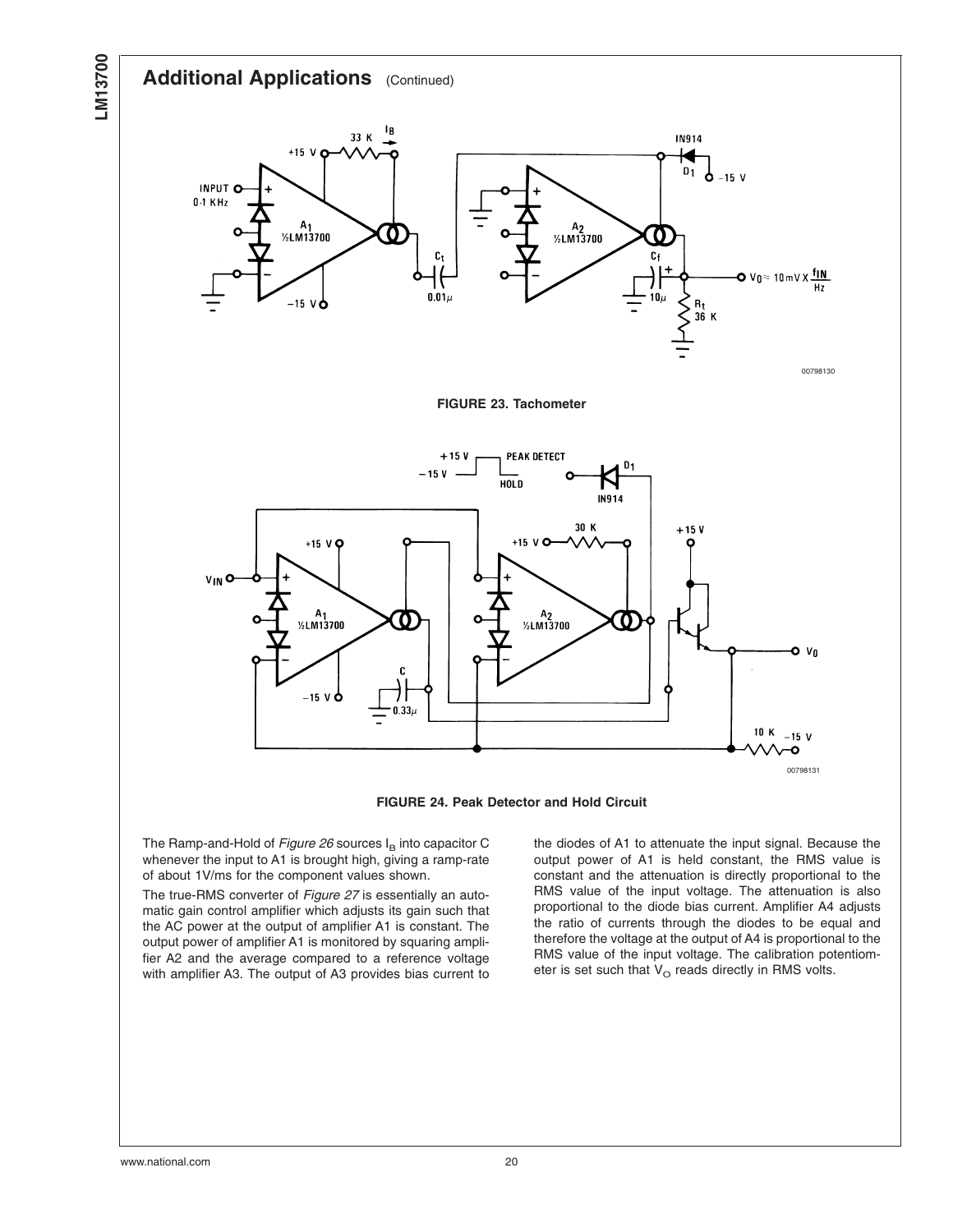<span id="page-20-0"></span>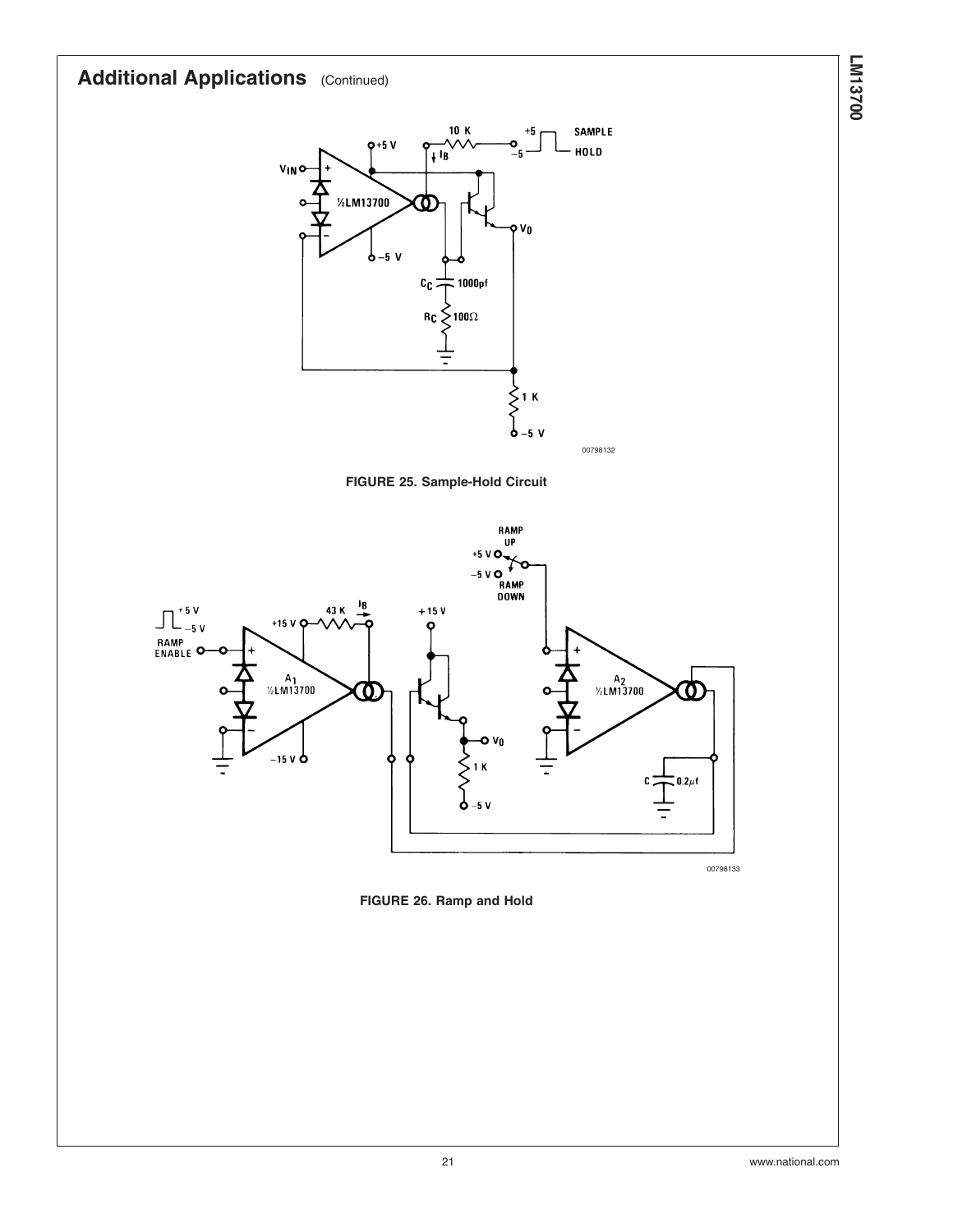<span id="page-21-0"></span>

**FIGURE 27. True RMS Converter**

The circuit of *[Figure 28](#page-22-0)* is a voltage reference of variable Temperature Coefficient. The 100 kΩ potentiometer adjusts the output voltage which has a positive TC above 1.2V, zero TC at about 1.2V, and negative TC below 1.2V. This is accomplished by balancing the TC of the A2 transfer function against the complementary TC of D1.

The wide dynamic range of the LM13700 allows easy control of the output pulse width in the Pulse Width Modulator of *[Figure 29](#page-22-0)*.

For generating  $I_{ABC}$  over a range of 4 to 6 decades of current, the system of *[Figure 30](#page-23-0)* provides a logarithmic current out for a linear voltage in.

Since the closed-loop configuration ensures that the input to A2 is held equal to 0V, the output current of A1 is equal to  $I_3 = -V_C/R_C$ .

The differential voltage between Q1 and Q2 is attenuated by the R1,R2 network so that A1 may be assumed to be operating within its linear range. From *[Equation \(5\)](#page-6-0)*, the input voltage to A1 is:

$$
V_{IN}1 = \frac{-2kTl_3}{ql_2} = \frac{-2kTV_C}{ql_2R_C}
$$

The voltage on the base of Q1 is then

$$
V_{B}1 = \frac{(R_1 + R_2) V_{IN}1}{R_1}
$$

The ratio of the Q1 and Q2 collector currents is defined by:

$$
V_{B}1 = \frac{kT}{q} \ln \frac{I_{C2}}{I_{C1}} \approx \frac{kT}{q} \ln \frac{I_{ABC}}{I_1}
$$

Combining and solving for  $I_{ABC}$  yields:

$$
I_{ABC} = I_1 \exp \frac{2(R_1 + R_2) V_C}{R_1 I_2 R_C}
$$

This logarithmic current can be used to bias the circuit of *[Figure 4](#page-9-0)* to provide temperature independent stereo attenuation characteristic.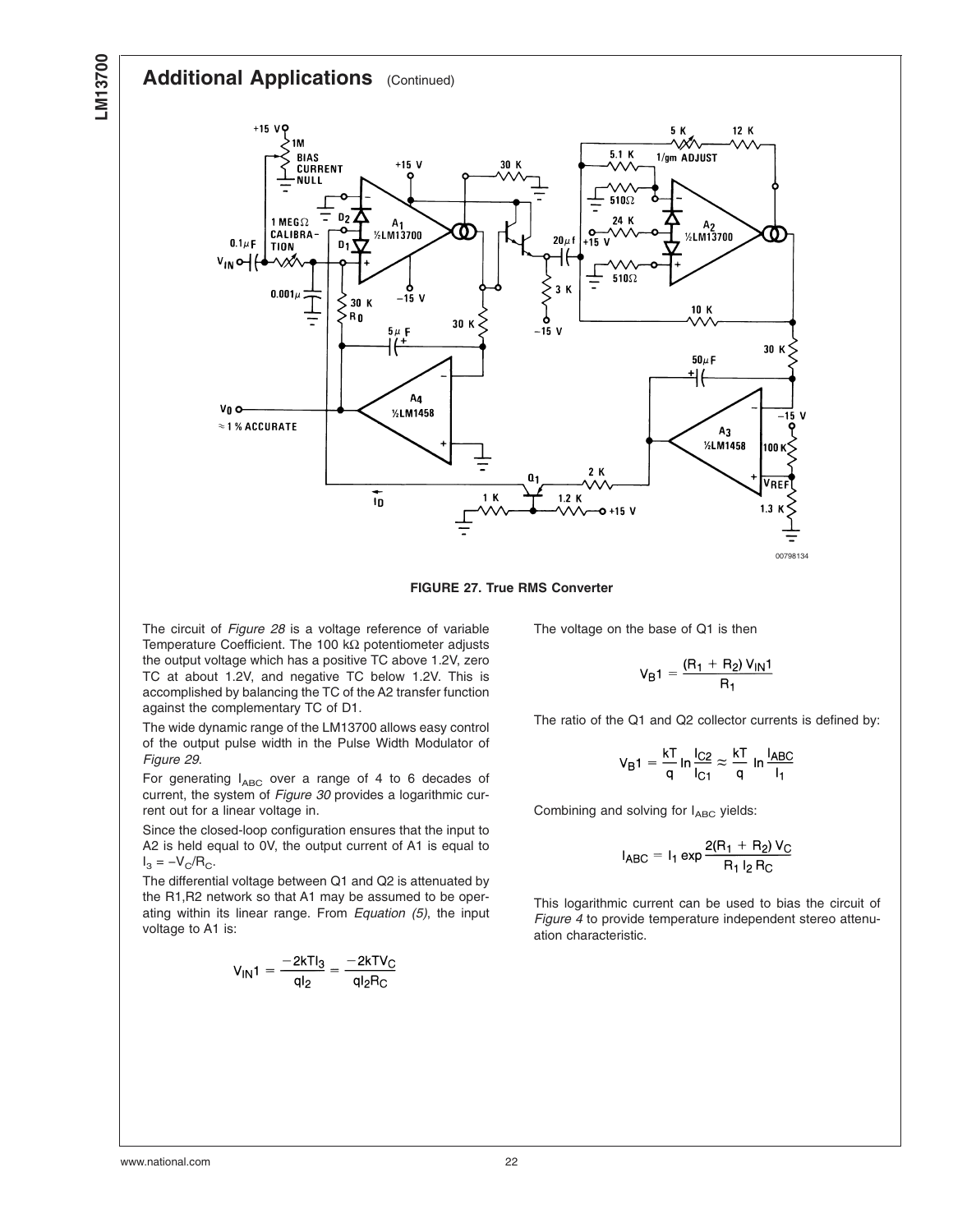<span id="page-22-0"></span>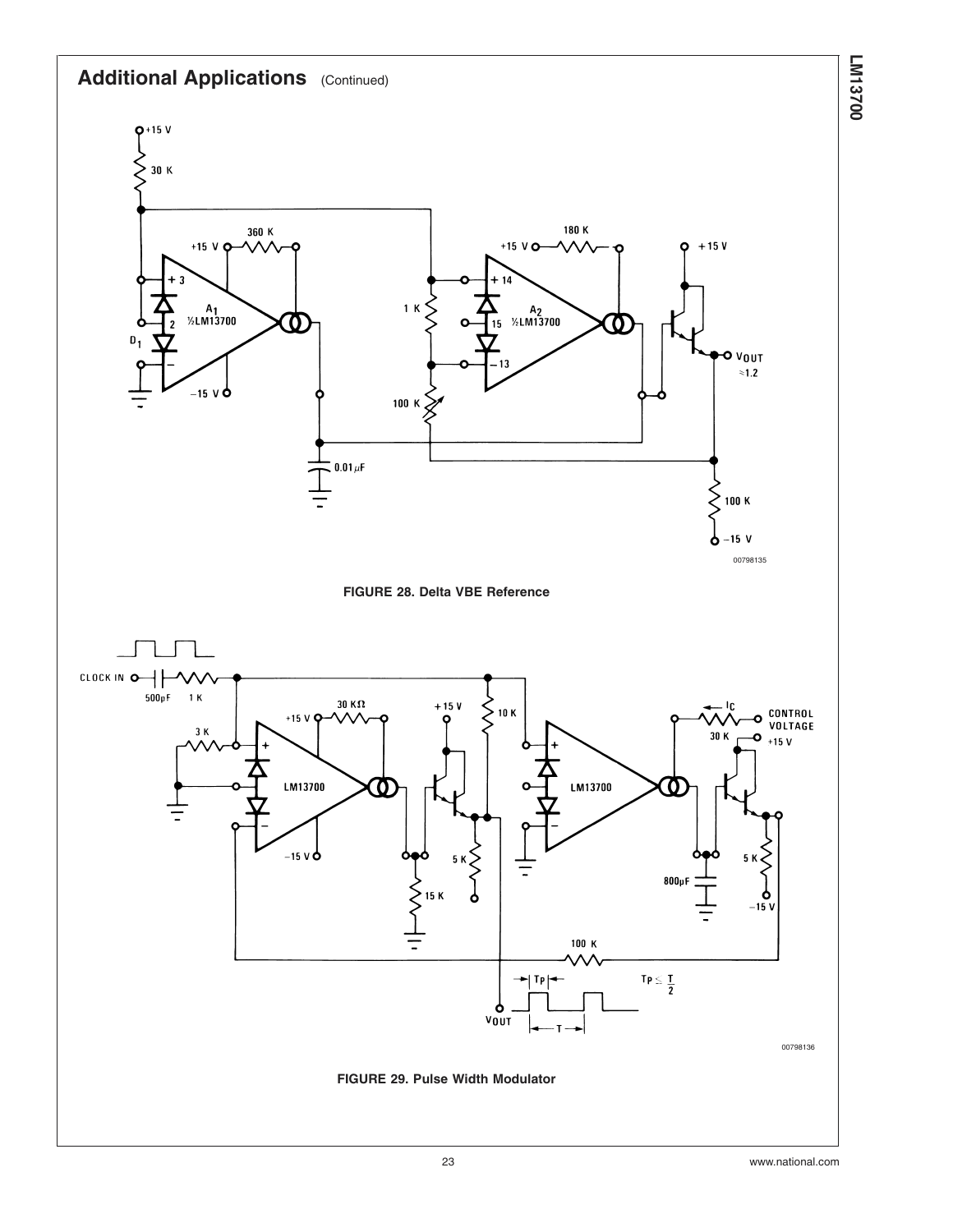<span id="page-23-0"></span>



 $I_{ABC} = I_1 exp \frac{-Cl_3}{I_2}$ 

**FIGURE 30. Logarithmic Current Source**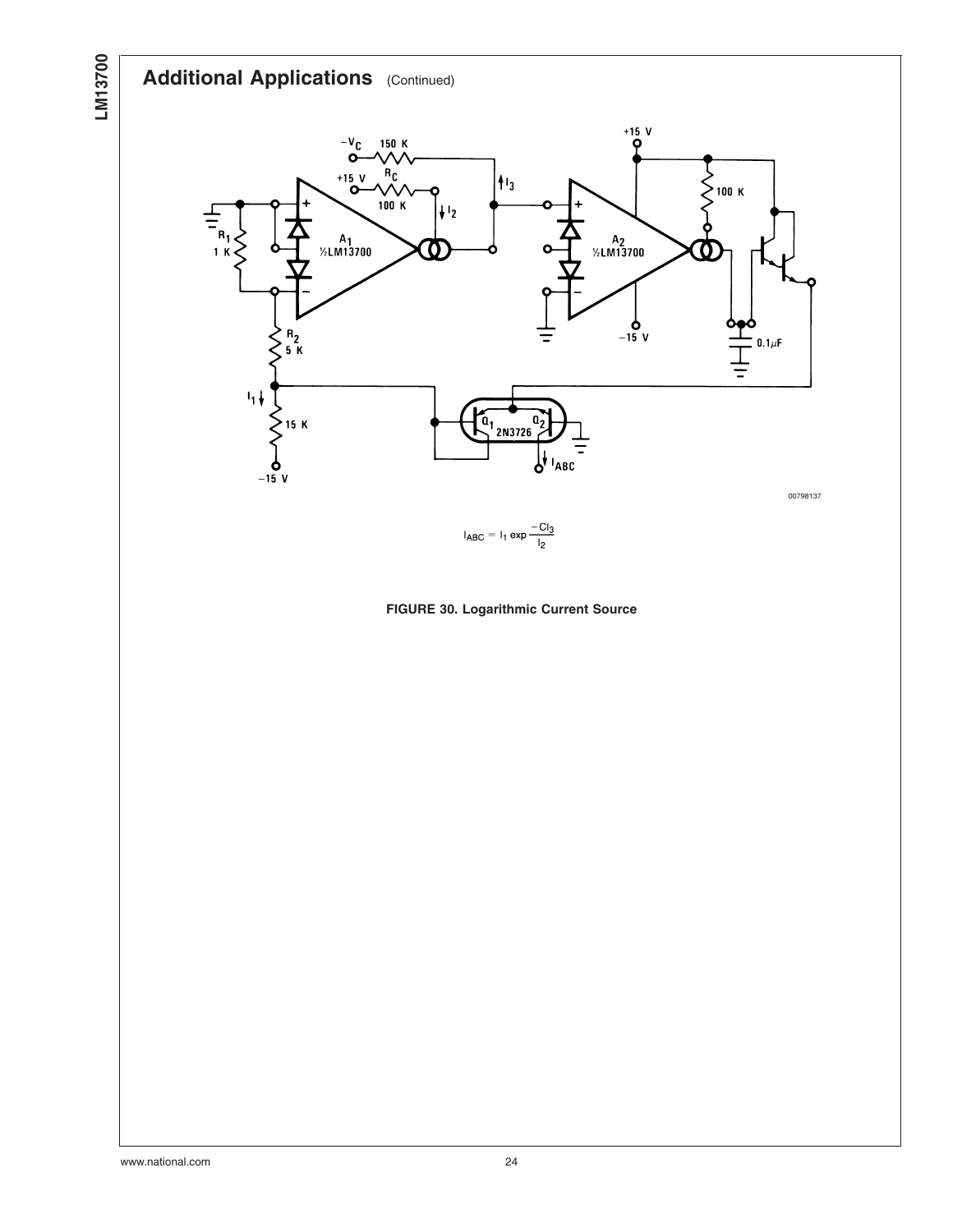